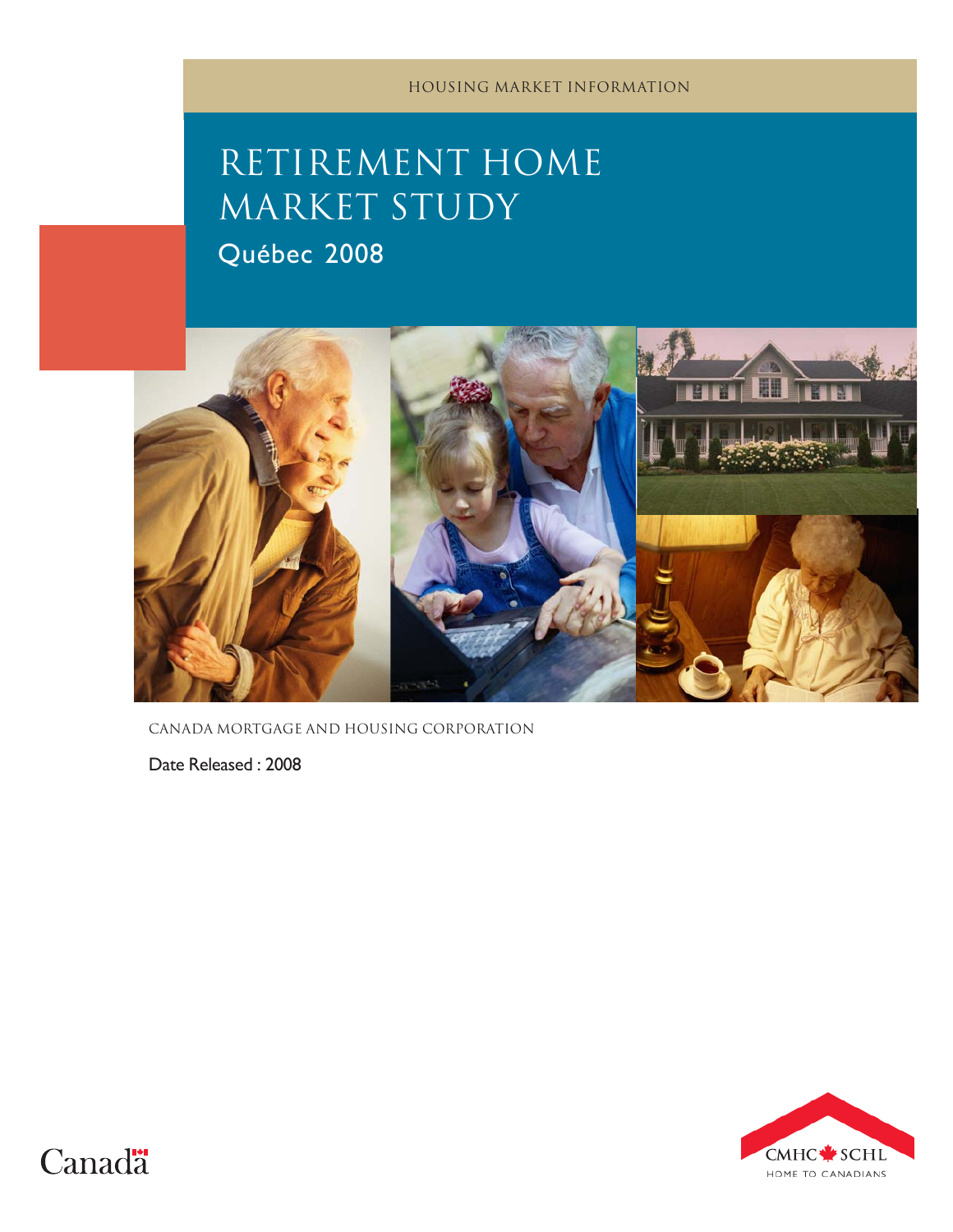# TABLE OF CONTENTS

| List of Statistical Tables (and according to the control of the control of the control of Statistical Tables (and according to the control of the control of the control of the control of the control of the control of the c | 3               |
|--------------------------------------------------------------------------------------------------------------------------------------------------------------------------------------------------------------------------------|-----------------|
|                                                                                                                                                                                                                                | 4               |
|                                                                                                                                                                                                                                | 4               |
|                                                                                                                                                                                                                                | 5               |
|                                                                                                                                                                                                                                | 7               |
|                                                                                                                                                                                                                                | 9               |
|                                                                                                                                                                                                                                | 10              |
|                                                                                                                                                                                                                                | $\overline{13}$ |
|                                                                                                                                                                                                                                | 24              |
|                                                                                                                                                                                                                                | 25              |
|                                                                                                                                                                                                                                | 26              |
|                                                                                                                                                                                                                                | 27              |
|                                                                                                                                                                                                                                | 27              |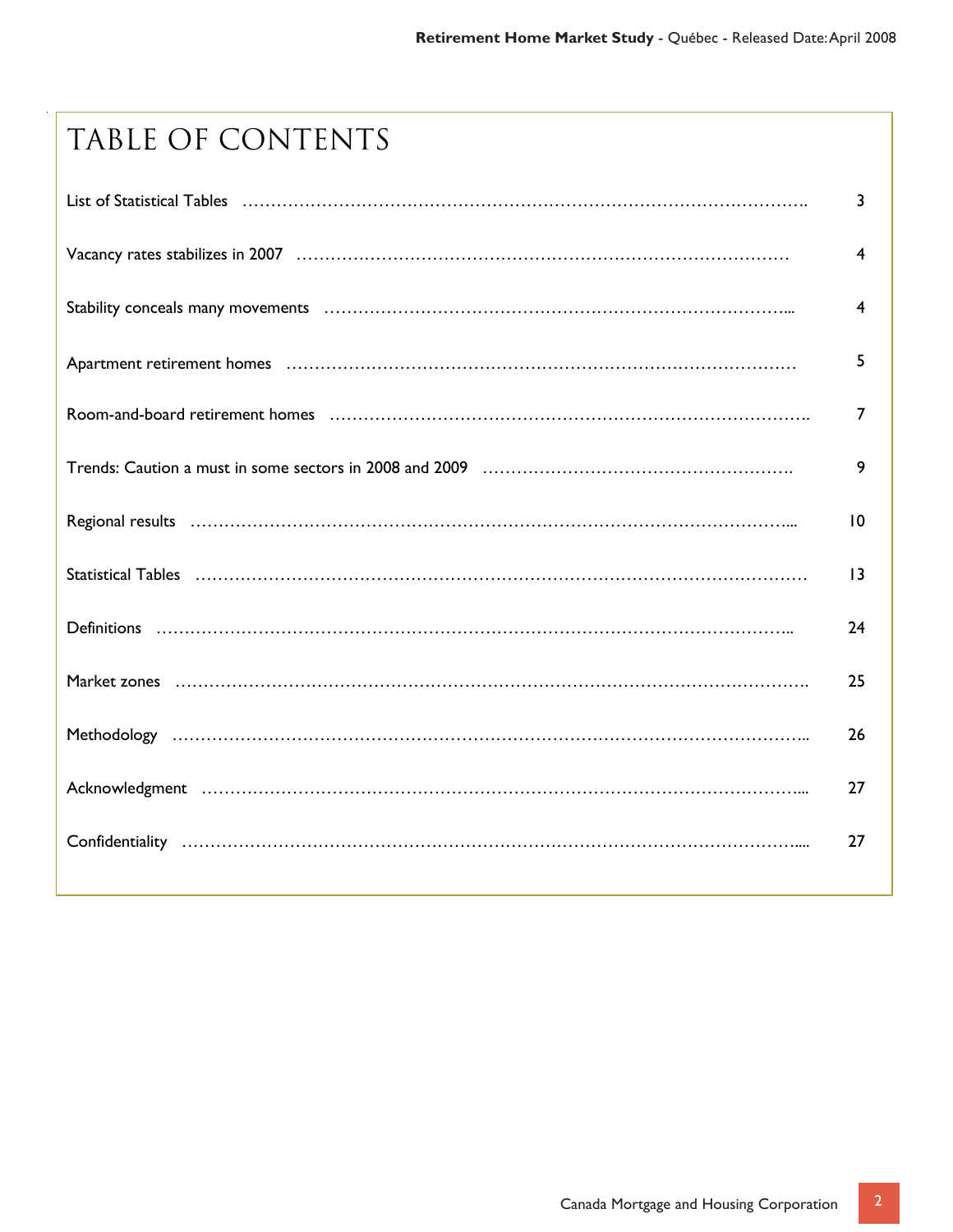# Report tables

Universe

| Table I.I           | Universe of Apartments for Seniors, By Building Size - In Number of Buildings and Units              | 3               |
|---------------------|------------------------------------------------------------------------------------------------------|-----------------|
| Table 1.2           | Universe of Apartments for Seniors, By Bedroom Type - In Number of Units                             | 3               |
| Table 1.3           | Universe of Apartments for Seniors, By Meal Service Formula                                          | 4               |
| Table 1.4           | Universe of Room-and-Board for Seniors, By Building Size - In Number of Buildings and<br><b>Beds</b> | 4               |
| Table 1.5           | Universe of Room-and-Board for Seniors, By Occupation Type - In Number of Beds                       | 15              |
| Table 1.6           | Universe of Retirement Homes for Seniors, By Detailed Zone - In Number of Buildings                  | 15              |
| Table 1.7           | Universe of Retirement Homes for Seniors, By Detailed Zone - In Number of Units                      | 16              |
| <b>Vacancy Rate</b> |                                                                                                      |                 |
| Table 2.1           | Vacancy Rates of Apartments for Seniors, By Building Size                                            | $\overline{17}$ |
| Table 2.2           | Vacancy Rates of Apartments for Seniors, By Bedroom Type                                             | $\overline{17}$ |
| Table 2.3           | Vacancy Rates of Apartments for Seniors, By Meal Service Formula                                     | 18              |
| Table 2.4           | Vacancy Rates of Apartments for Seniors, By Detailed Zone and Bedroom Type                           | 18              |
| Table 2.5           | Vacancy Rates of Room-and-Boards for Seniors, By Building Size                                       | 9               |
| Table 2.6           | Vacancy Rates of Room-and-Boards for Seniors, By Occupancy Type                                      | 9               |
| Table 2.7           | Vacancy Rates of Room-and-Boards for Seniors, By Detailed Zone and Occupancy Type                    | 20              |
| Average Rent        |                                                                                                      |                 |
| Table 3.1           | Average Apartment Rents for Seniors, By Meal Service Formula                                         | 21              |
| Table 3.2           | Average Apartment Rents for Seniors, By Detailed Zone and Bedroom Type                               | 21              |
| Table 3.3           | Average Room-and-Board Rents for Seniors, By Detailed Zone and Occupancy Type                        | 22              |
| <b>Features</b>     |                                                                                                      |                 |
| Table 4.1           | Percentage of Residences Offering a Specific Service                                                 | 23              |
|                     |                                                                                                      |                 |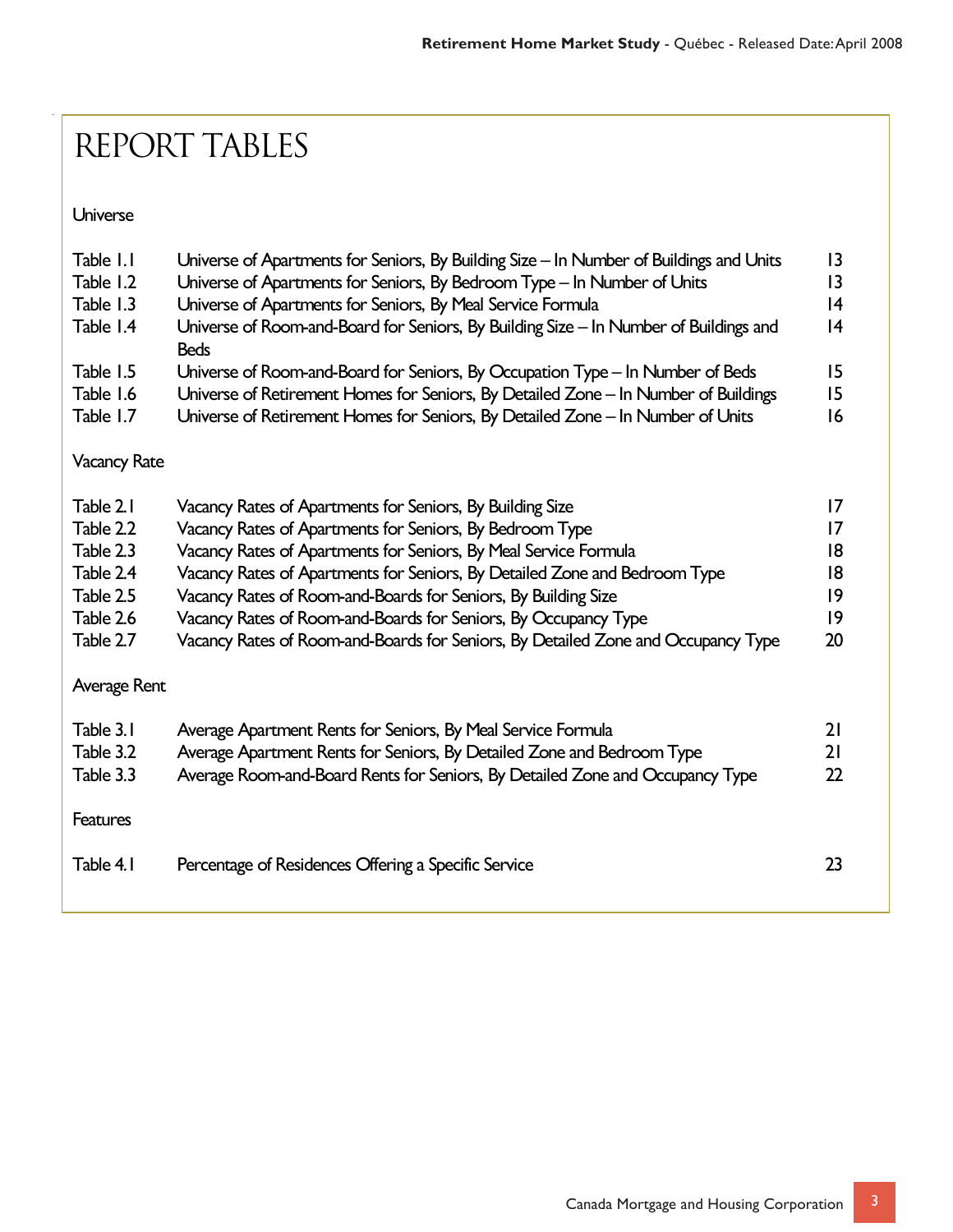### **Québec**

### **Census Metropolitan Area**

| Vacancy rates stabilizes in<br>2007         | In the Québec census metropolitan area (CMA), the upward trend in the<br>retirement home vacancy rate, which began in 2004, took a break in 2007. In<br>fact, according to the results of the survey conducted by Canada Mortgage<br>and Housing Corporation (CMHC), 4.5 per cent of units (rooms and<br>apartments combined) were vacant in the fall of 2007, the same proportion<br>as a year earlier. In absolute terms, 447 units were available out of a total<br>stock of 9,832 units, divided among 137 residences. |
|---------------------------------------------|----------------------------------------------------------------------------------------------------------------------------------------------------------------------------------------------------------------------------------------------------------------------------------------------------------------------------------------------------------------------------------------------------------------------------------------------------------------------------------------------------------------------------|
| <b>Stability conceals many</b><br>movements | While the overall vacancy rate was stable, the retirement home market did<br>show certain movements.                                                                                                                                                                                                                                                                                                                                                                                                                       |
|                                             | First, it should be noted that the apartment <sup>1</sup> market segment did not move<br>in the same direction as the room-and-board segment. In fact, the vacancy<br>rate for apartments edged down slightly from 3.3 per cent in 2006 to 3.1                                                                                                                                                                                                                                                                             |



per cent in 2007. In the case of rooms, the opposite occurred, as the

proportion of unoccupied units rose from 6.6 per cent to 7.5 per cent over

1 Apartments refer to units with a full kitchen and bathroom.

4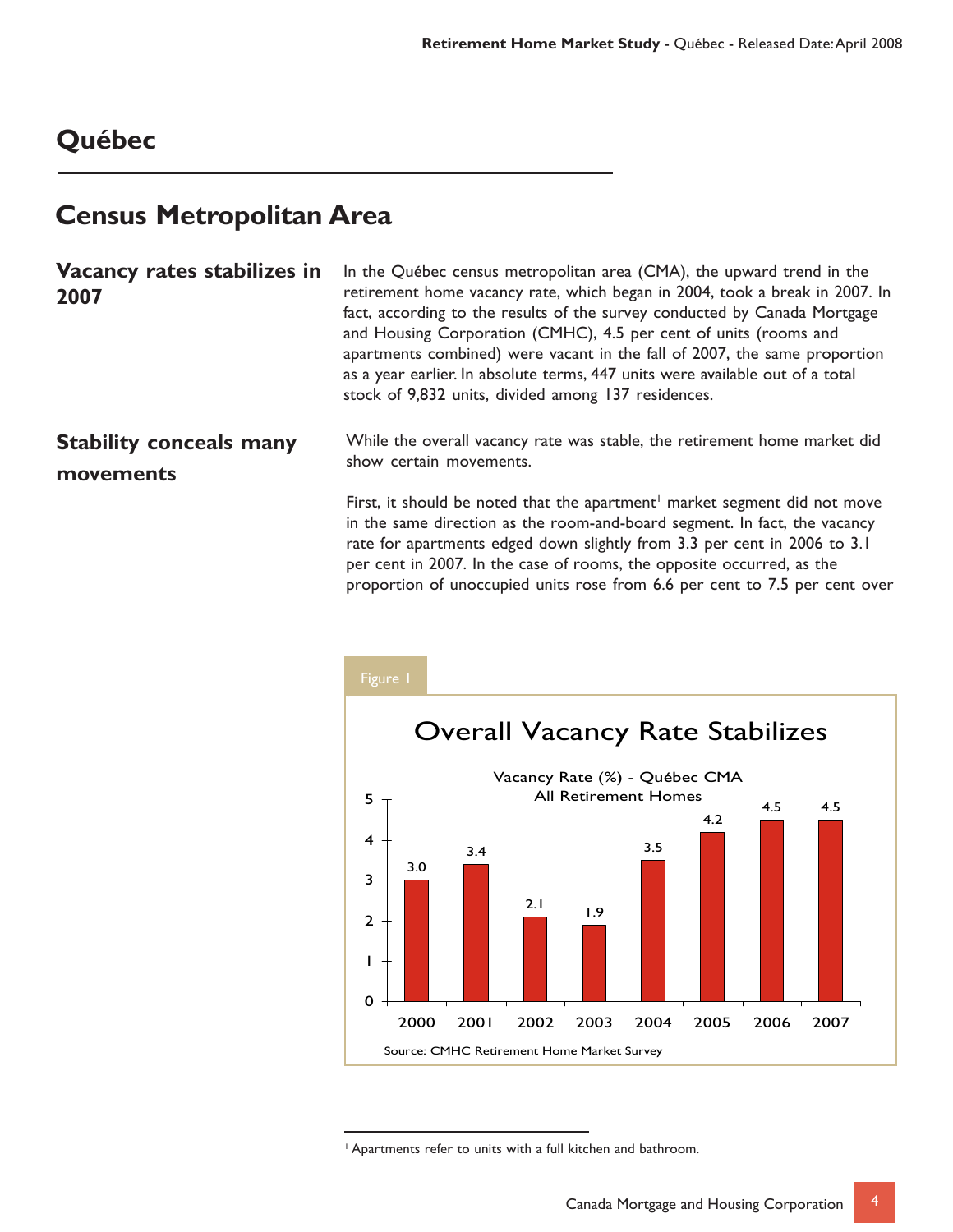the same period. While room-and-board retirement homes have always had a higher vacancy rate than apartment residences, the gap has been getting wider since 2005.

It should also be noted that the results of our survey provide a static picture of the retirement home market situation in the fall of 2007. However, some residences have arrived on the market since then, others will arrive shortly, and still others should get under way in the short term. The review of the survey results must therefore take these movements into account. The last section of this report provides more details on the trends observed.

#### **Apartment retirement homes** The vacancy rate for apartment retirement homes fell slightly to 3.1 per cent in 2007 from 3.3 per cent in 2006. This decrease occurred even with the addition of 486 units. Demand for apartments therefore remained steady in 2007. An analysis of the results by apartment type did not reveal any significant differences, with vacancy rates of 2.9 per cent for one-bedroom apartments, 3.3 per cent for bachelor apartments and 3.6 per cent for two-bedroom units. We believe, however, that tenants are looking for larger apartments and that the stock is adjusting accordingly. In fact, from 2000 to 2007, the proportion of bachelor units decreased from 40 per cent to 29



per cent, while the shares of one-bedroom and two-bedroom units increased from 47 per cent to 54 per cent and from 13 per cent to 17 per cent, respectively. There has also been a trend toward larger complexes that can provide a wide variety of services. As such, in 2007, 78 per cent of apartments were part of complexes with 100 or more units, compared to 65 per cent in the year 2000.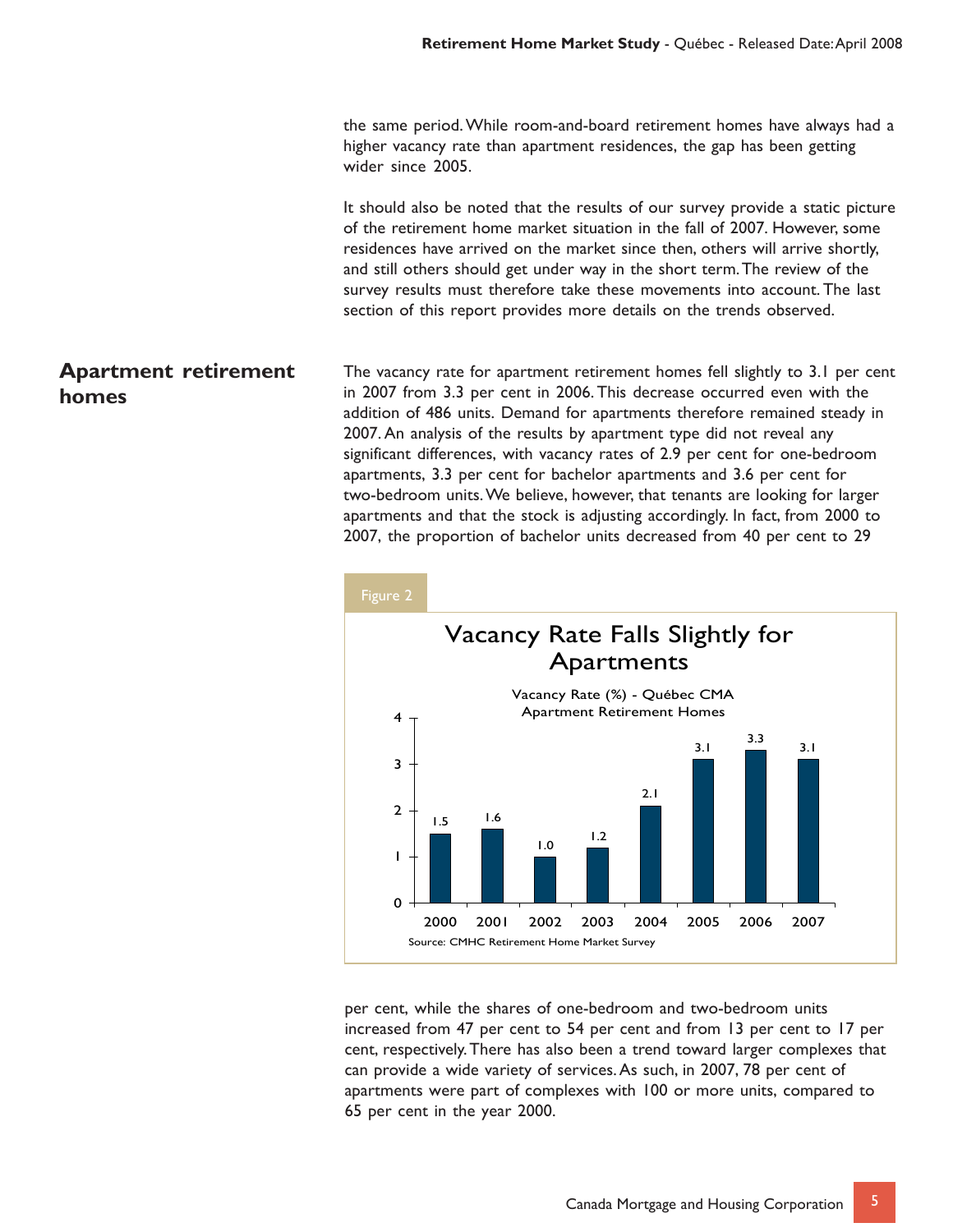

#### Rent Ranges for Apartment Retirement

|       |                 | <b>Optional Meals</b> |           |                 | <b>Mandatory Meals</b> |           |
|-------|-----------------|-----------------------|-----------|-----------------|------------------------|-----------|
|       | <b>Bachelor</b> | -bedroom              | 2-bedroom | <b>Bachelor</b> | I-bedroom              | 2-bedroom |
| Lower | < 700           | < 1100                | < 1400    | < 1100          | < 1500                 | < 1800    |
| Mid   | 700-1100        | 100-1500              | 1400-1800 | 100-1400        | 1500-1800              | 1800-2100 |
| Upper | >1100           | >1500                 | >1800     | >1400           | >1800                  | >2100     |

The vacancy rates by rent range reflect a certain saturation in the upper-range market segment (see the table above for the range definitions). In fact, the vacancy rate reached 4.8 per cent in this category, versus 2.3 per cent in the mid-range segment and 2.7 per cent in the lower-range segment. With the arrival of several retirement homes in the upscale niche in recent years, this market is admittedly starting to run out of steam. However, there seems to be some market potential for more affordable apartments.

With regard to rents, the levels vary considerably depending on whether the meal service is mandatory or optional (see table 3.1 for the average rents). In the first case, the rent increase was close to the inflation rate for one-bedroom apartments (+1.6 per cent) and two-bedroom units (+2.1 per cent). For bachelor apartments with a mandatory meal service, however, the hike was more significant (+4.8 per cent). This was likely due to the fact that, as the level of independence of the occupants decreases, more care services are required. As for apartments with an optional meal service, strong increases in the average rents were noted. The rents rose by about 10 per cent for bachelor units and one-bedroom apartments and by 14 per cent for two-bedroom apartments. These more substantial hikes no doubt reflect the addition of more luxurious new units.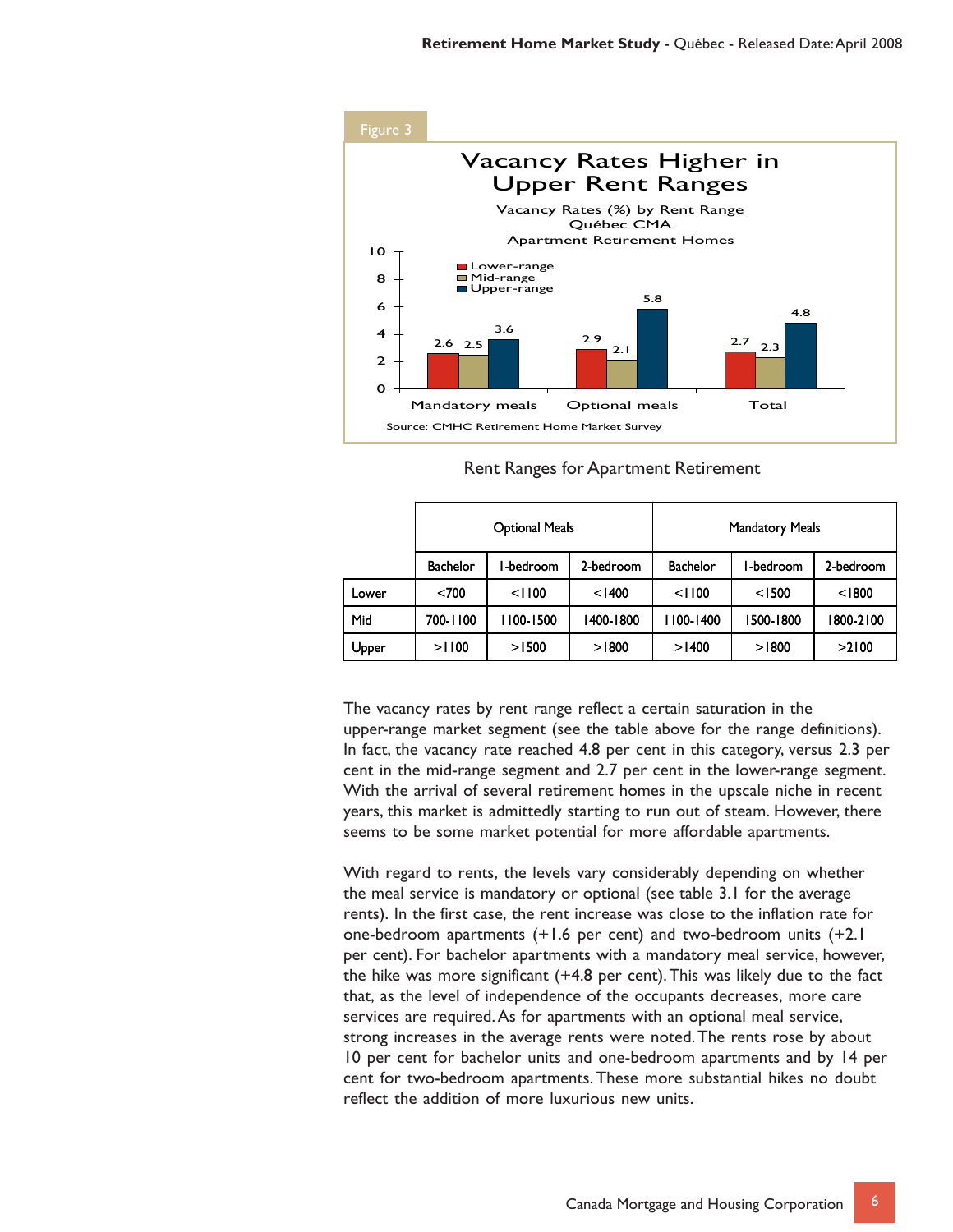In the fall of 2007, only two zones in the Québec CMA had vacancy rates above 4 per cent, namely zones 4 (Sainte-Foy, Cap-Rouge, etc.) and 6 (Charlesbourg, etc.), where the rates were 4.2 per cent and 5.3 per cent, respectively. It should be specified, though, that these results do not take into account the units that will arrive on the market in the short term.

#### **Room-and-board retirement homes**

In the room-and-board retirement home segment, the proportion of vacant units rose for the fourth year in a row, reaching 7.5 per cent in the fall of 2007, the highest level since 2001. This increase occurred even though the stock decreased slightly by 21 units and has now reached 3,186 beds. One could think that, with the arrival of new apartment retirement homes offering a wide range of services, room-and-board residences have been having more and more difficulty in attracting tenants. This is even more apparent in the case of smaller room-and-board retirement homes. In 2007, the vacancy rates reached 15 per cent in residences with 10 to 29 beds and 8.5 per cent in retirement homes with 30 to 49 beds while, in larger residences with 50 or more beds, the vacancy rate was 3.7 per cent.

An analysis of the vacancy rates by rent range revealed that, in the mid-range segment (monthly rents from \$1,200 to \$1,500), the vacancy rate was only 3.3 per cent. Conversely, the rates were 12 per cent in the case of units renting for less than \$1,200 and 10 per cent for units with rents exceeding \$1,500. This could be because retirement homes with lower rents do not as adequately meet the needs of tenants in terms of unit size and services offered. As for residences with higher rents, the problem may be due to the capacity to pay of tenants and competition from apartment retirement homes.



7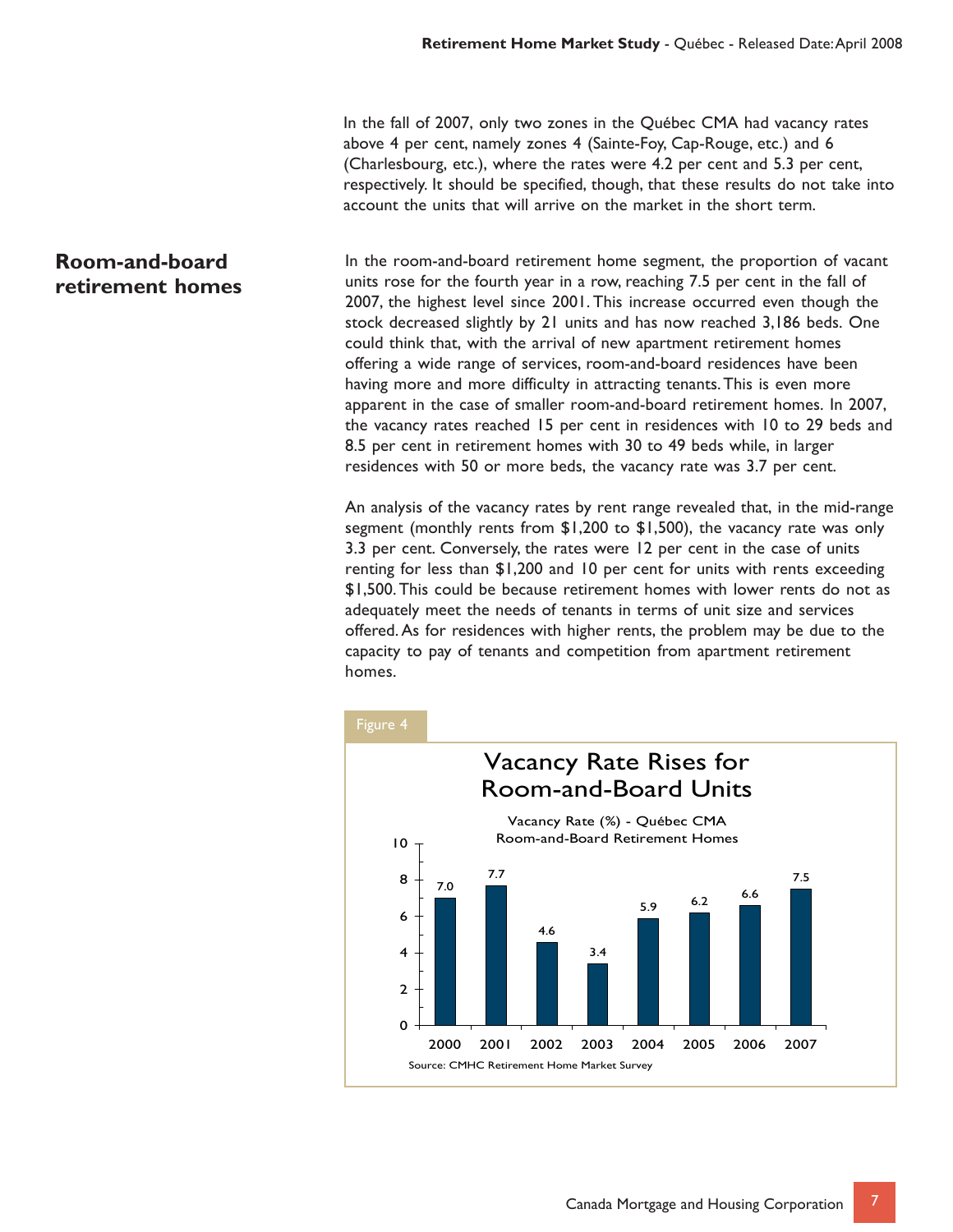As for the average rents, they went up by 5.3 per cent in the case of single-occupancy rooms (to \$1,487) and by 7.9 per cent for double-occupancy rooms (to \$979). Like for bachelor apartments with a mandatory meal service, these increases above inflation were no doubt due to the fact that, as the level of independence of the residents decreases, more care services are required.

In 2007, the vacancy rates for room-and-board units rose in six of the nine market zones in the Québec CMA. As a result, only zones 5 (Val-Bélair, Loretteville, etc.), 6 (Charlesbourg, etc.) and 9 (Lévis, etc.) had low vacancy rates, at 2.5 per cent, 2.4 per cent and 3.5 per cent, respectively.



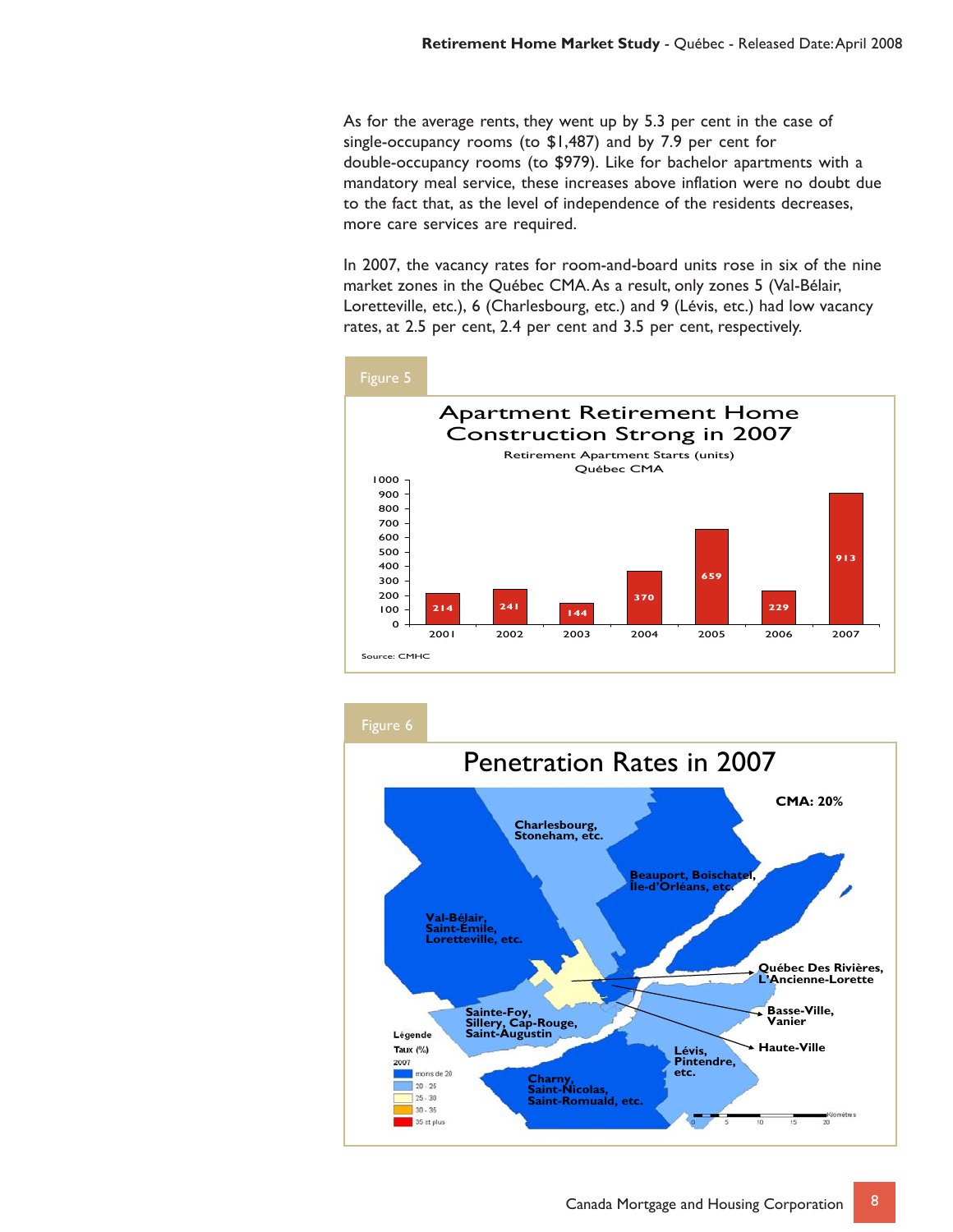#### **Trends: Caution a must in some sectors in 2008 and 2009**

Since the survey was conducted, several retirement homes have been completed, while others are still under construction and, finally, some have been announced and are about to get under way. In 2007 alone, more than 900 retirement apartments<sup>2</sup> were started, and many of these units were not taken into account in the survey.

To get a better idea of the situation, it is useful to measure the penetration rate, that is, the ratio between the retirement housing stock and the population aged 75 years or older. The map below presents the situation in 2007. For the overall Québec CMA, the penetration rate was then 20 per cent, and this proportion varied between 15 per cent and 26 per cent, depending on the market zone. These variations reflect, among other things, the appeal of the different sectors and the capacity to pay of the seniors who live in them. In light of past results, it can be expected that, when a penetration rate exceeds 25 per cent, the vacancy rate will likely rise. In 2007, only zone 3 (Québec Des Rivières and L'Ancienne-Lorette) exceeded this level, with a rate of 26 per cent.

However, when the units completed after June 2007, those that are still under construction and the ones that should get under way from now until the middle of 2008 are take into account, the situation changes significantly. On the map below, it can then be seen that, in zone 3, where many of the apartments started in 2007 are located, the penetration rate will rise to 43 per cent. In zones 6 (Charlesbourg, etc.) and 9 (Lévis, etc.), the penetration rates will also increase, but to a lesser extent, reaching 26 per cent and 28 per cent, respectively. In the overall CMA, the rate will attain 22 per cent.



 $2$  Our starts survey takes into account only apartments (with a full kitchen and bathroom). However, rooms are included in our retirement home market survey universe.

9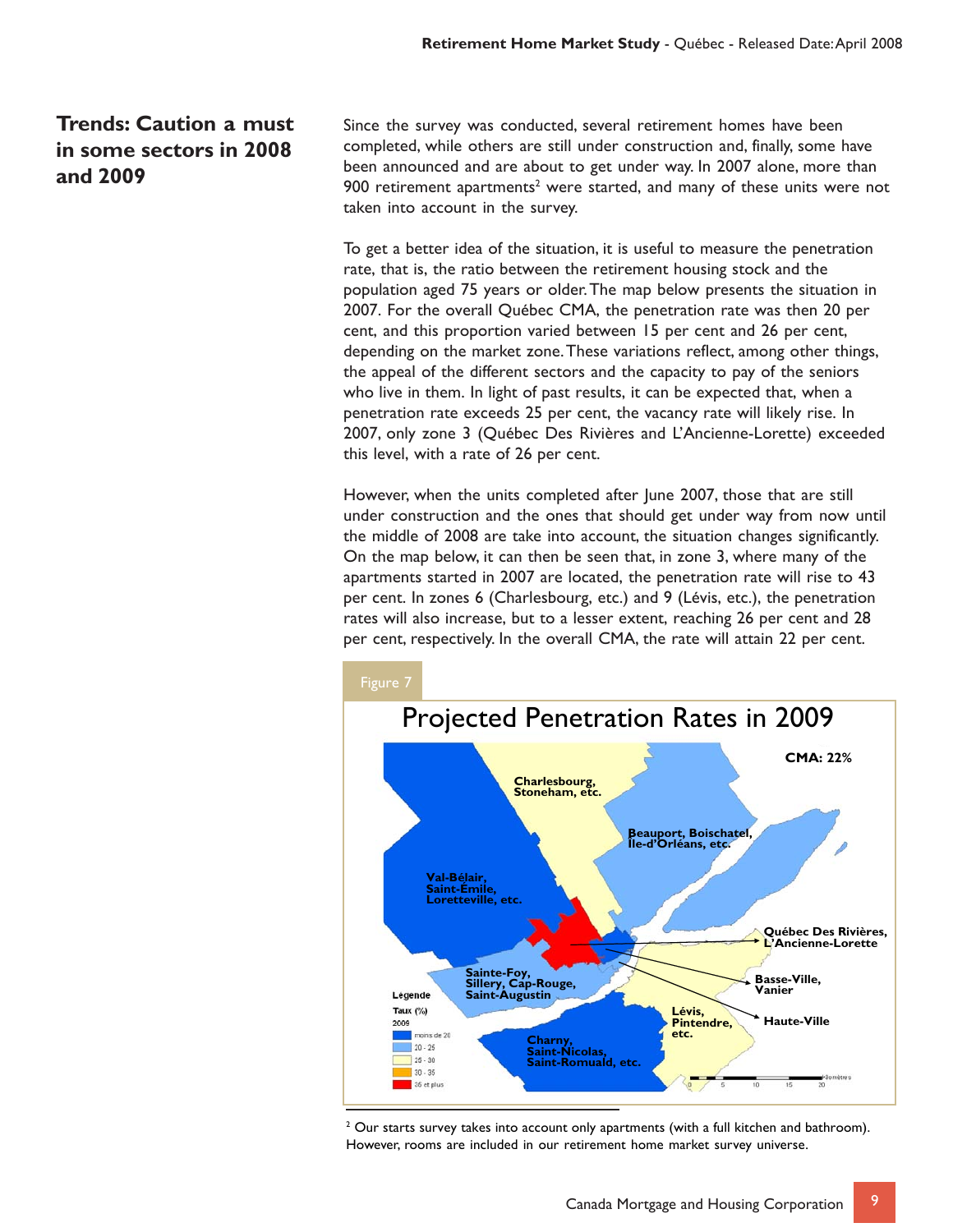In view of this information, the vacancy rates should be expected to rise temporarily in certain sectors. It should also be recalled that, over the coming years, the rate of growth of the population aged 75 years or older will slow down. In fact, the people who will be entering this age group were born during the Great Depression of the 1930s, at a time when the birth rate had temporarily decreased. It is only starting in 2016 that the rate of growth of the population aged 75 years or older will begin to pick up to reach unprecedented levels in the early 2020s, when the first baby boomers will be entering this age group.

#### Figure 8



#### **Around the Province**

With the exception of the Saguenay and Trois-Rivières CMAs, conditions on the retirement home market (apartment and room-and-board segments) eased or remained stable in all areas with 100,000 or more inhabitants.

Gatineau was the area where market conditions eased the most. In fact, the vacancy rate there rose by 6.1 percentage points between October 2006 and October 2007 and has now reached 8 per cent (versus 1.9 per cent in 2006). This area of Quebec therefore became the one with the highest proportion of unoccupied units in 2007. Less significant easing was also observed in Sherbrooke (where the vacancy rate rose from 4.5 per cent in 2006 to 7.5 per cent in 2007) and Montréal (where the rate went up from 5.3 per cent in 2006 to 6.5 per cent in 2007).

In Saguenay and Trois-Rivières, the vacancy rates went down between 2006 and 2007. In Saguenay, the decrease was 0.5 of a percentage point (from 3.1 per cent in 2006 to 2.6 per cent in 2007), while the market tightened slightly more in Trois-Rivières. In fact, the vacancy rate there has now reached 2 per cent, down by 0.9 of a percentage point from 2006. The Trois-Rivières area therefore had the lowest vacancy rate across Quebec in 2007. In the Québec CMA, the vacancy rate remained stable at 4.5 per cent in 2007.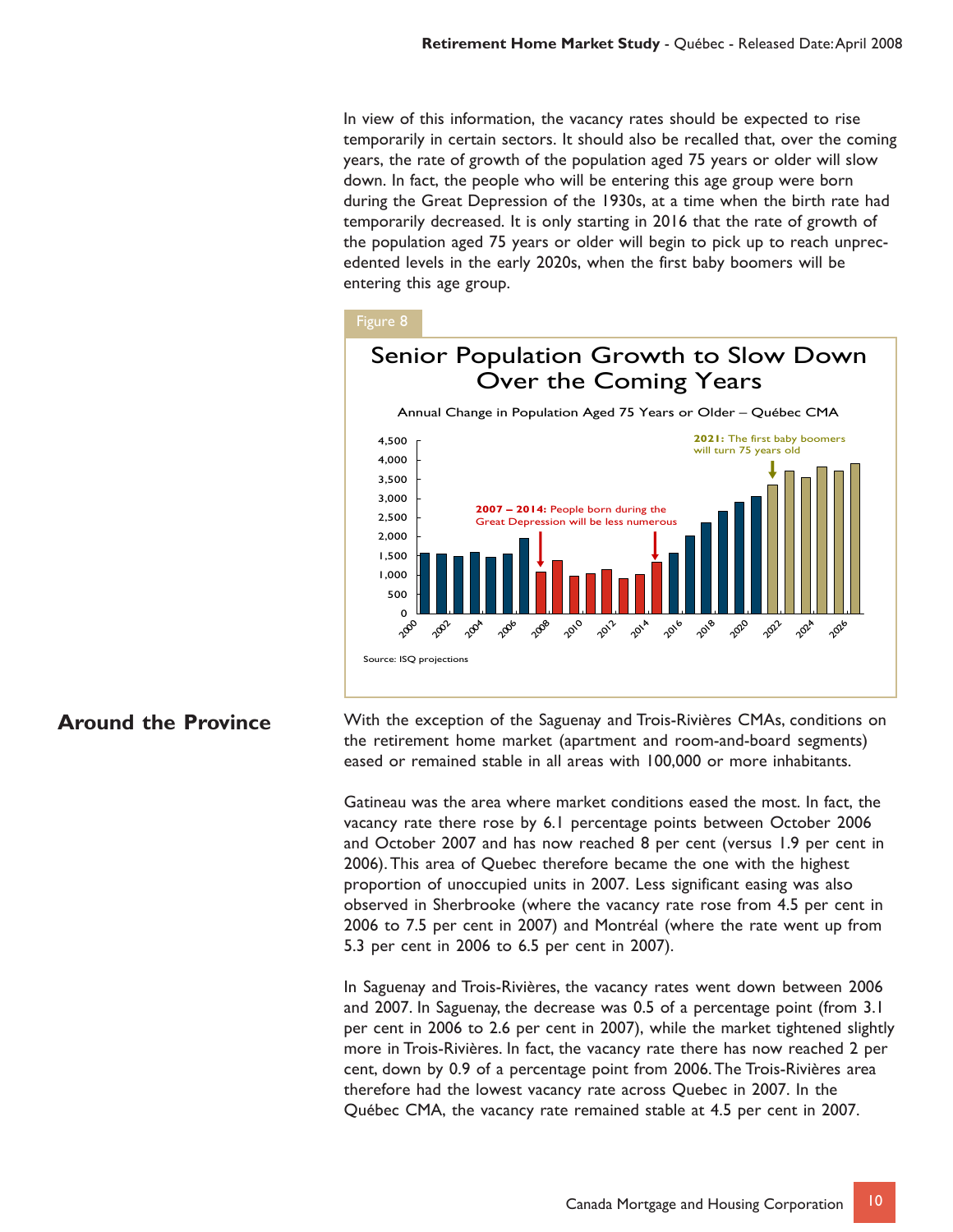

Between 2001 and 2006, the growth in the number of people aged 75 years or older, that is, the main client group for retirement homes, varied depending on the different Quebec CMAs. The Gatineau and Saguenay areas came in first with increases of about 30 per cent, followed by Trois-Rivières (+24 per cent), Québec (+22 per cent), Montréal (+20 per cent) and Sherbrooke (+17 per cent).

While Gatineau registered the strongest growth in the population aged 75 years or older, this was also the area where, in 2006, the penetration rate<sup>3</sup> was the lowest, at 14 per cent. Relatively speaking, this means that the Gatineau area was, in 2006, the market with the fewest existing units for clients aged 75 years or older. In fact, Gatineau also stood out because of the fact that around 60 per cent of all households aged 75 years or older owned their own homes in 2006, the highest proportion among all CMAs across Quebec. If seniors in the Gatineau area behaved similarly to those living in



<sup>&</sup>lt;sup>3</sup> Retirement housing units divided by population aged 75 years or older

11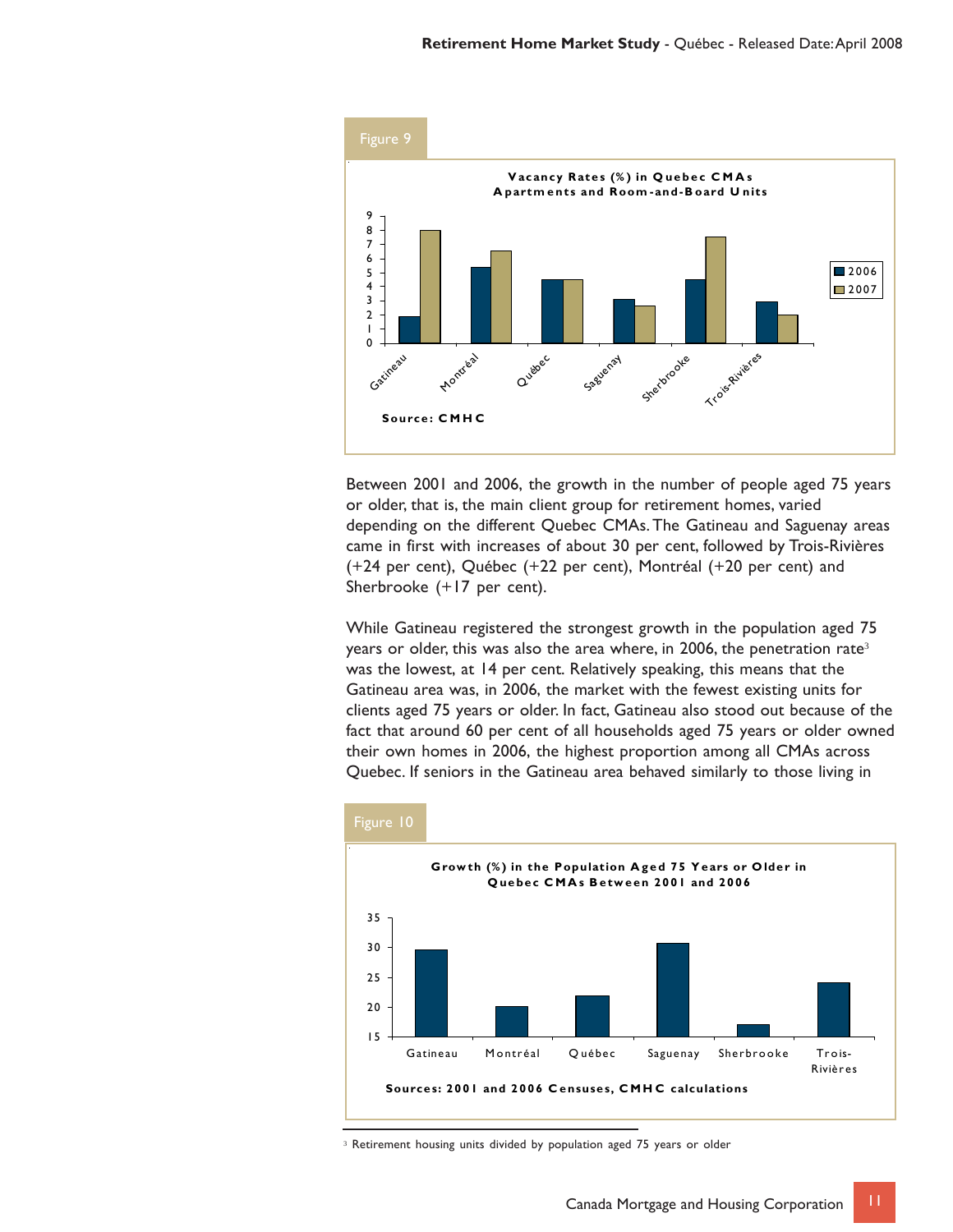other CMAs, demand for retirement home units could be expected to increase on this market, with a greater proportion of homeowners turning to the rental market.

At the other end of the spectrum from Gatineau, the Sherbrooke area had the highest penetration rate among all Quebec CMAs, at 24 per cent, and also the smallest proportion of homeowner households aged 75 years or older (42 per cent). There consequently remained a much smaller number of homeowners to potentially attract to the retirement home market. In the other CMAs, just under one in two households aged 75 years or older were homeowners in 2006, with rates of 49 per cent in Saguenay, 47 per cent in Montréal, 46 per cent in Québec and 46 per cent in Trois-Rivières.

The supply of units increased in all CMAs across Quebec between 2006 and 2007. The Gatineau area registered the strongest increase (+21 per cent), which could explain the vacancy rate hike observed in this area. In the Sherbrooke CMA, given that the supply grew by less than 2 per cent in 2007, the smallest increase in Quebec, the rise in the vacancy rate therefore resulted from a decrease in demand on the retirement home market.

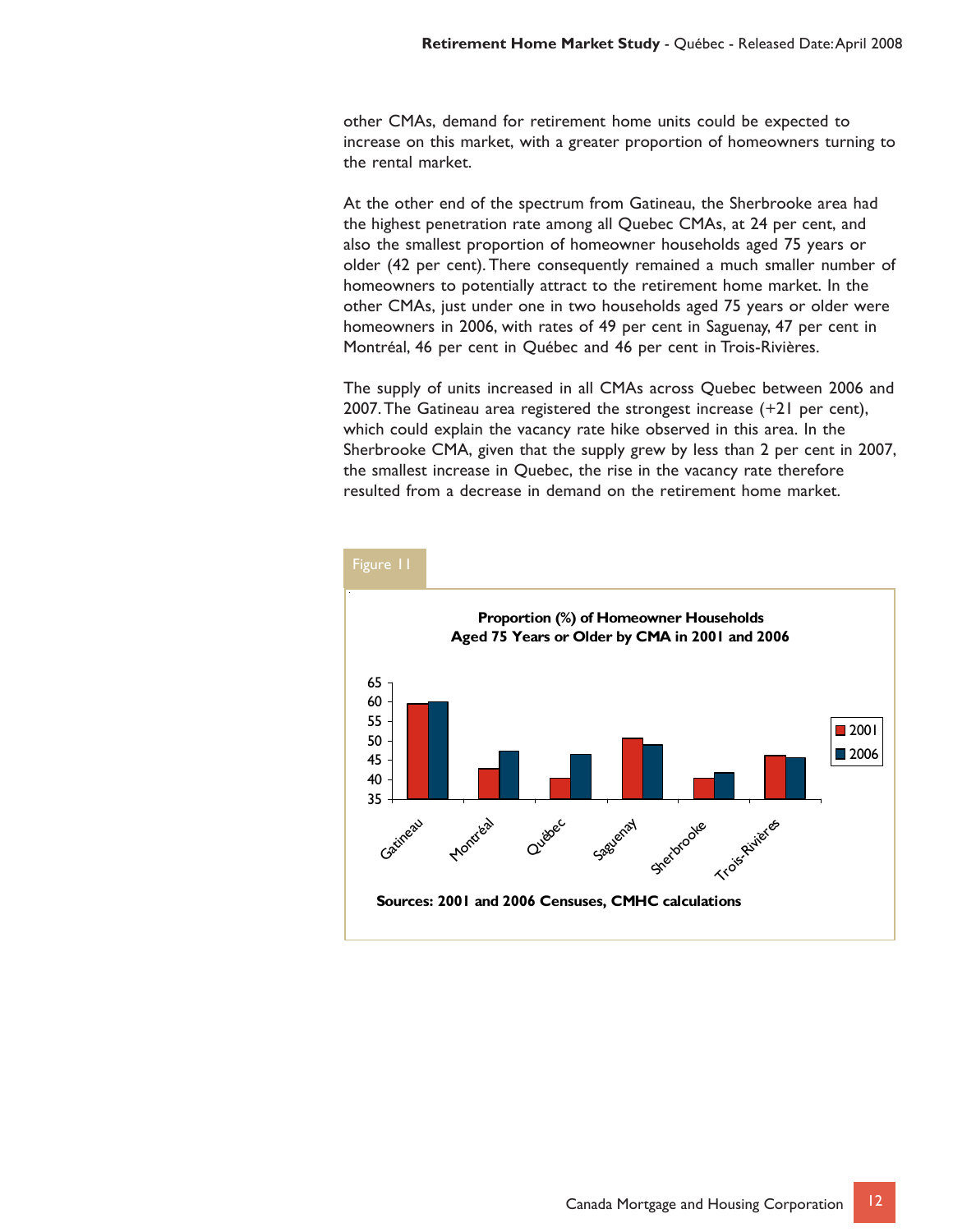| Table 1.1: Universe of Apartments for Seniors*<br>By Building Size - In Number of Buildings and Units<br>Private Retirem ent Homes with 10 or More Units<br>Québec CMA<br>2000 to 2007 |                 |                |            |                |                |                   |                |         |  |
|----------------------------------------------------------------------------------------------------------------------------------------------------------------------------------------|-----------------|----------------|------------|----------------|----------------|-------------------|----------------|---------|--|
|                                                                                                                                                                                        |                 | 10 to 49 units |            | 50 to 99 units |                | 100 or more units |                | Total   |  |
| Year                                                                                                                                                                                   | $#$ Bldgs.      | # Units        | $#$ Bldgs. | # Units        | $#$ Bldgs.     | # Units           | $#$ Bldgs.     | # Units |  |
| 2000                                                                                                                                                                                   | 16              | 381            | 22         | 1,496          | 23             | 3, 551            | 6 <sub>1</sub> | 5,428   |  |
| 2001                                                                                                                                                                                   | 15              | 323            | 25         | 1,607          | 26             | 3,787             | 66             | 5,717   |  |
| 2002                                                                                                                                                                                   | $\overline{14}$ | 312            | 23         | 1,516          | 26             | 3,882             | 63             | 5,710   |  |
| 2003                                                                                                                                                                                   | $\perp$         | 267            | 25         | 1, 594         | 27             | 4,032             | 63             | 5,893   |  |
| 2004                                                                                                                                                                                   | $\overline{0}$  | 233            | 21         | 1, 251         | 27             | 4,263             | 58             | 5,747   |  |
| 2005                                                                                                                                                                                   | 9               | 212            | 22         | 1, 303         | 29             | 4,529             | 60             | 6,044   |  |
| 2006                                                                                                                                                                                   | 9               | 188            | 20         | 1,169          | 3 <sub>1</sub> | 4,803             | 60             | 6, 160  |  |
| 2007                                                                                                                                                                                   | 8               | 160            | 22         | 1, 282         | 34             | 5,204             | 64             | 6,646   |  |

 Sou rce: C M HC \* The universe of retirement homes may vary from one year to the next on account of the change of purpose of certain projects, the conversion of room-and-board units into bachelor apartments or vice versa, etc.

| Table 1.2 : Universe of Apartments for Seniors*<br>By Bedroom Type - In Number of Units<br>Private Retirem ent Homes with 10 or More Units<br>Québec CMA<br>2000 to 2007 |               |           |                    |        |  |  |  |
|--------------------------------------------------------------------------------------------------------------------------------------------------------------------------|---------------|-----------|--------------------|--------|--|--|--|
| Year                                                                                                                                                                     | <b>Studio</b> | I-bedroom | $2 - b$ edroom $+$ | Total  |  |  |  |
| 2000                                                                                                                                                                     | 2,187         | 2,523     | 718                | 5,428  |  |  |  |
| 2001                                                                                                                                                                     | 2,044         | 2,865     | 808                | 5,717  |  |  |  |
| 2002                                                                                                                                                                     | 1,900         | 2,981     | 829                | 5,710  |  |  |  |
| 2003                                                                                                                                                                     | 1,898         | 3,097     | 898                | 5,893  |  |  |  |
| 2004                                                                                                                                                                     | 1,709         | 3.144     | 894                | 5,747  |  |  |  |
| 2005                                                                                                                                                                     | 1,809         | 3, 3   2  | 923                | 6,044  |  |  |  |
| 2006                                                                                                                                                                     | 1,744         | 3,505     | 911                | 6, 160 |  |  |  |
| 2007                                                                                                                                                                     | 1,912         | 3,626     | 1,108              | 6,646  |  |  |  |

\* The universe of retirement homes may vary from one year to the next on account of the change of purpose of certain<br>projects, the conversion of room-and-board units into bachelor apartments or vice versa, etc.

Sou rce: C M H C

l,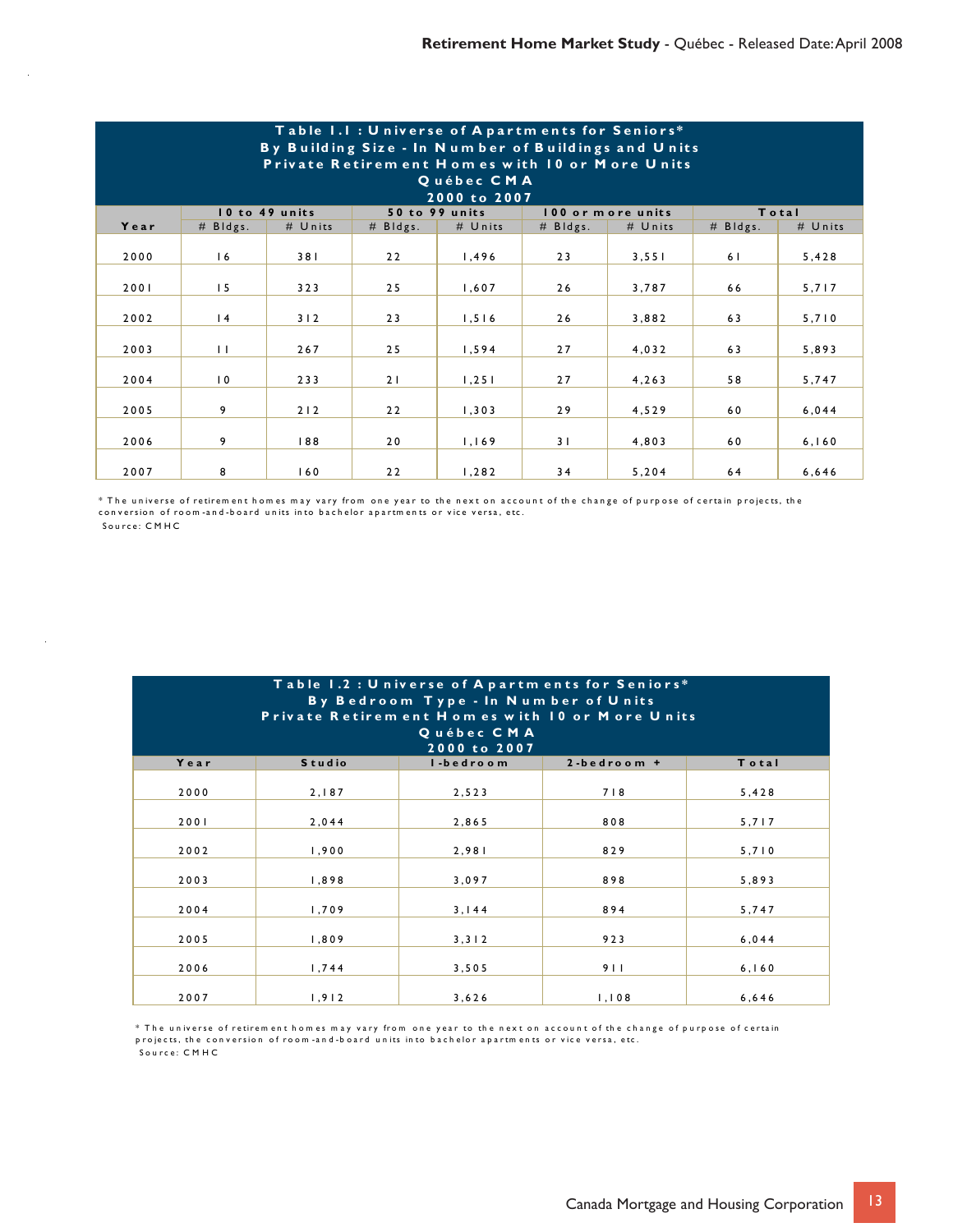| Table 1.3 : Universe of Apartments for Seniors*<br>By Meal Service Formula<br>Private Retirement Homes with 10 or More Units<br>Québec CMA<br>2000 to 2007 |               |                |            |            |            |              |            |         |  |
|------------------------------------------------------------------------------------------------------------------------------------------------------------|---------------|----------------|------------|------------|------------|--------------|------------|---------|--|
|                                                                                                                                                            |               | Non disponible |            | O ptionnel |            | O bligatoire |            | Total   |  |
| Year                                                                                                                                                       | $#$ Bldgs.    | # Units        | $#$ Bldgs. | # Units    | $#$ Bldgs. | # Units      | $#$ Bldgs. | # Units |  |
| 2000                                                                                                                                                       | 4             | 274            | 8          | 2,374      | 39         | 2,780        | 61         | 5,428   |  |
| 2001                                                                                                                                                       | 5             | 346            | 19         | 2,429      | 42         | 2,942        | 66         | 5,717   |  |
| 2002                                                                                                                                                       | $\sim$ $\sim$ | $\sim$ $\sim$  | 23         | 2,885      | 39         | 2,724        | 63         | 5,710   |  |
| 2003                                                                                                                                                       | $- -$         | $\sim$ $-$     | 24         | 2,951      | 38         | 2,841        | 63         | 5,893   |  |
| 2004                                                                                                                                                       | $- -$         | $-$            | 21         | 3,013      | 35         | 2,633        | 57         | 5,747   |  |
| 2005                                                                                                                                                       | --            | $\sim$ $\sim$  | 22         | 3, 216     | 37         | 2,727        | 60         | 6,044   |  |
| 2006                                                                                                                                                       | $\sim$ $\sim$ | $\sim$ $\sim$  | 25         | 3,478      | 35         | 2,682        | 60         | 6, 160  |  |
| 2007                                                                                                                                                       | $\sim$ $\sim$ | $\sim$ $\sim$  | 27         | 3,736      | 36         | 2,809        | 64         | 6,646   |  |

\* The universe of retirement homes may vary from one year to the next on account of the change of purpose of certain projects, the conversion of<br>room-and-board units into bachelor apartments or vice versa, etc.

--: Data not available, confidential or change of classification between surveys. Sou rce: C M HC

 $\sim$ 

| Table 1.4 : Universe of Room -and -Board for Seniors<br>By Building Size - In Number of Buildings and Beds<br>Private Retirem ent Homes with 10 or More Units<br>Québec CMA |            |                |            |                |            |                   |            |          |  |
|-----------------------------------------------------------------------------------------------------------------------------------------------------------------------------|------------|----------------|------------|----------------|------------|-------------------|------------|----------|--|
|                                                                                                                                                                             |            |                |            | 2000 to 2007   |            |                   |            |          |  |
|                                                                                                                                                                             |            | 10 to 29 units |            | 30 to 49 units |            | 50 or m ore units |            | Total    |  |
| Year                                                                                                                                                                        | $#$ Bldgs. | # Beds         | $#$ Bldgs. | # Beds         | $#$ Bldgs. | $#$ Beds          | $#$ Bldgs. | $#$ Beds |  |
| 2000                                                                                                                                                                        | 45         | 739            | 8          | 601            | $\vert$ 3  | 682               | 76         | 2,022    |  |
| 2001                                                                                                                                                                        | 45         | 751            | 8          | 600            | 20         | 1,034             | 83         | 2,385    |  |
| $2002**$                                                                                                                                                                    | 45         | 775            | 18         | 589            | 21         | 1,188             | 84         | 2,552    |  |
| 2003                                                                                                                                                                        | 48         | 873            | 16         | 516            | 23         | 1, 304            | 87         | 2,693    |  |
| 2004                                                                                                                                                                        | 49         | 899            | 17         | 562            | 28         | 1,597             | 94         | 3,058    |  |
| 2005                                                                                                                                                                        | 48         | 858            | 8          | 589            | 30         | 1,662             | 96         | 3,109    |  |
| 2006                                                                                                                                                                        | 47         | 845            | 19         | 632            | 33         | 1,730             | 99         | 3,207    |  |
| 2007                                                                                                                                                                        | 45         | 802            | 19         | 660            | 32         | 1,724             | 96         | 3,186    |  |

Sou rce : C M H C \*\* In 2002, the universe of room-and-board increased since certain units, previously considered as bachelor apartments, are now considered as rooms, since they do not have a full kitchen.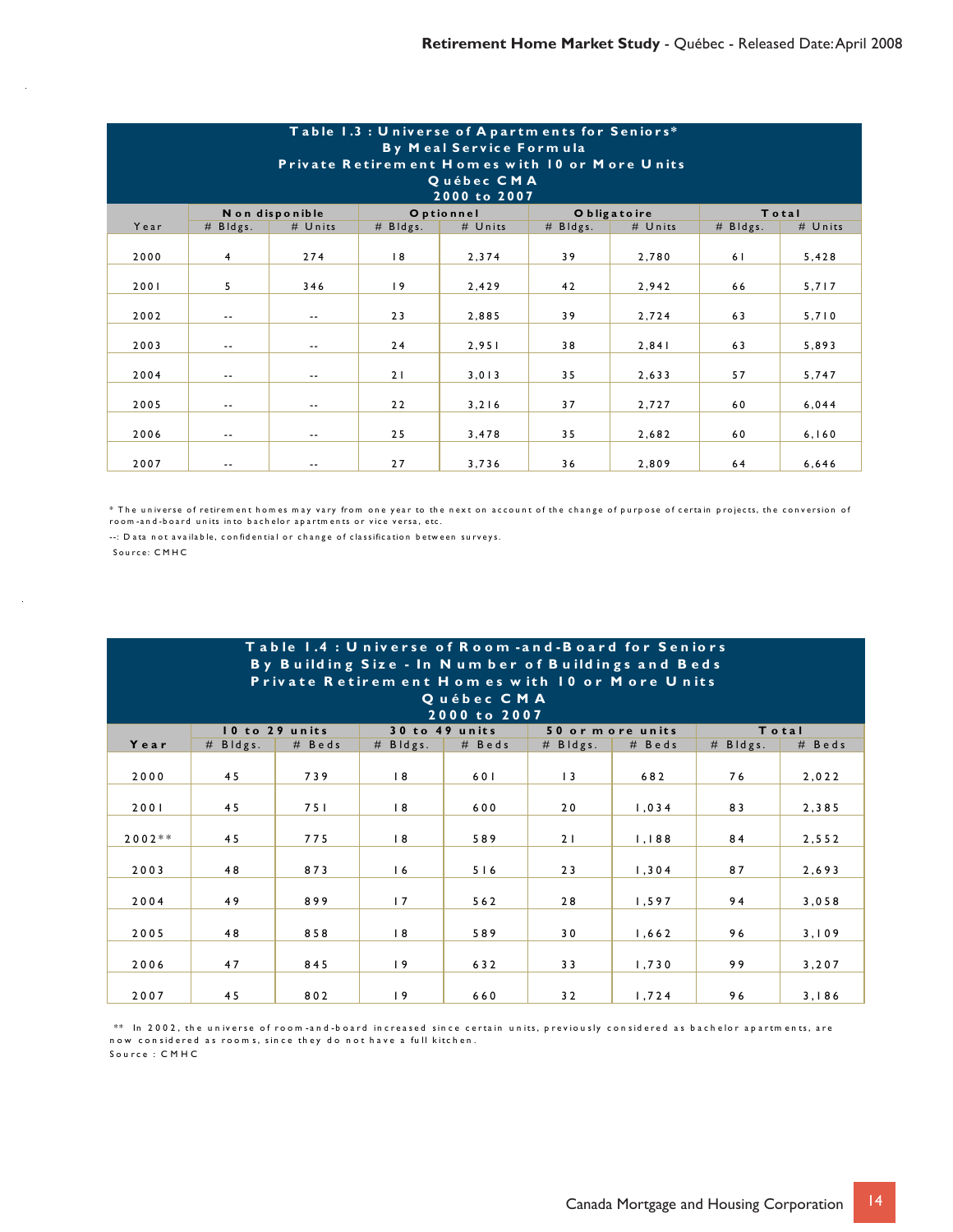| Table 1.5 : Universe of Room -and-Board for Seniors<br>By Occupation Type - In Number of Beds<br>Private Retirem ent Homes with 10 or More Units<br>Québec CMA<br>2000 to 2007 |                  |                    |        |  |  |  |
|--------------------------------------------------------------------------------------------------------------------------------------------------------------------------------|------------------|--------------------|--------|--|--|--|
|                                                                                                                                                                                | Single occupancy | Double occupancy + | Total  |  |  |  |
| Year                                                                                                                                                                           | # Beds           | # Beds             | # Beds |  |  |  |
| 2000                                                                                                                                                                           | 1,924            | 98                 | 2,022  |  |  |  |
| 2001                                                                                                                                                                           | 2,309            | 76                 | 2,385  |  |  |  |
| $2002**$                                                                                                                                                                       | 2,498            | 54                 | 2,552  |  |  |  |
| 2003                                                                                                                                                                           | 2, 631           | 62                 | 2,693  |  |  |  |
| 2004                                                                                                                                                                           | 2,950            | 108                | 3,058  |  |  |  |
| 2005                                                                                                                                                                           | 2,997            | 112                | 3,109  |  |  |  |
| 2006                                                                                                                                                                           | 3,089            | 118                | 3, 207 |  |  |  |
| 2007                                                                                                                                                                           | 3,094            | 92                 | 3,186  |  |  |  |

S o u rc e: C M H C  $\ast\ast$  In 2002, the universe of room-and-board increased since certain units, previously considered as bachelor apartments, are now considered as rooms, since they do not have a full kitchen.

| Table 1.6 : Universe of Retirement Homes for Seniors<br>By Detailed Zone - In Number of Buildings<br><b>Private Retirement Homes with 10 or More Units</b><br>Québec CMA<br>2007 |                          |                 |        |                 |  |  |  |
|----------------------------------------------------------------------------------------------------------------------------------------------------------------------------------|--------------------------|-----------------|--------|-----------------|--|--|--|
| Zone                                                                                                                                                                             | Apartment                | Room-and-Board  | Mixed* | Total           |  |  |  |
| I - Québec Basse-Ville, Vanier                                                                                                                                                   | $\overline{7}$           | $\overline{0}$  | $- -$  | 9               |  |  |  |
| 2 - Québec Haute-Ville                                                                                                                                                           | 3                        | 7               | 3      | $\vert$ 3       |  |  |  |
| 3 - Québec-des-Rivières, Anc.-Loret.                                                                                                                                             | 5                        | 3               | $- -$  | $\overline{10}$ |  |  |  |
| 4 - Ste-Foy, Sillery, Cap-Rouge, St-Aug.                                                                                                                                         | 10                       | 7               | 5      | 22              |  |  |  |
| 5 - Val-Bélair, St-Émile, Loretteville, etc.                                                                                                                                     | ۰-                       | 5               | $- -$  | 8               |  |  |  |
| 6 - Charlesbourg, Stoneham, etc.                                                                                                                                                 | 8                        | 4               | $- -$  | 4               |  |  |  |
| 7 - Beauport, Boischâtel, Île d'Orléans, etc.                                                                                                                                    | $\overline{\phantom{a}}$ | 20              | 3      | 25              |  |  |  |
| 8 - Charny, St-Romuald, St-Jean-Chrys., etc.                                                                                                                                     | ۰-                       | $\overline{10}$ | $- -$  | 12              |  |  |  |
| 9 - Lévis, Pintendre, etc.                                                                                                                                                       | 4                        | 7               | 3      | 4               |  |  |  |
| <b>QUÉBEC CMA</b>                                                                                                                                                                | 41                       | 73              | 23     | 137             |  |  |  |

\*Buildings including apartments and rooms.

--: Data not available, confidential or change of classification between surveys.

Source : CMHC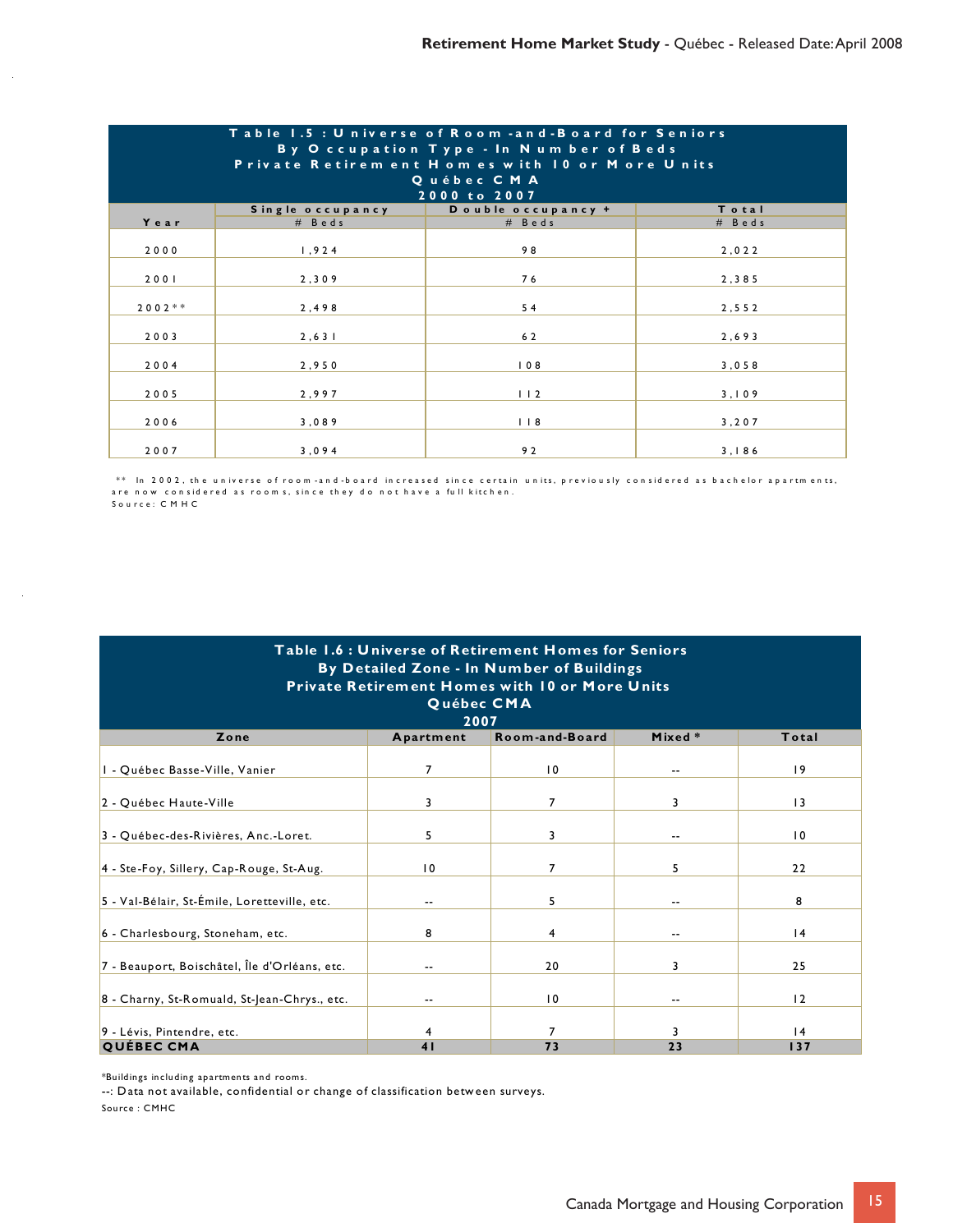| Table 1.7 : Universe of Retirement Homes for Seniors<br>By Detailed Zone - In Number of Units<br><b>Private Retirement Homes with 10 or More Units</b><br>Québec CMA<br>2007 |              |                 |              |  |  |  |  |
|------------------------------------------------------------------------------------------------------------------------------------------------------------------------------|--------------|-----------------|--------------|--|--|--|--|
| Zone                                                                                                                                                                         | Apartment*   | Room-and-Board* | Total        |  |  |  |  |
| I - Québec Basse-Ville, Vanier                                                                                                                                               | 767          | 424             | 1,191        |  |  |  |  |
| 2 - Québec Haute-Ville                                                                                                                                                       | 1,166        | 325             | 1,491        |  |  |  |  |
| 3 - Québec-des-Rivières, Anc.-Loret.                                                                                                                                         | 820          | 152             | 972          |  |  |  |  |
| 4 - Ste-Foy, Sillery, Cap-Rouge, St-Aug.                                                                                                                                     | 1,609        | 427             | 2,036        |  |  |  |  |
| 5 - Val-Bélair, St-Émile, Loretteville, etc.                                                                                                                                 | --           | 162             | 323          |  |  |  |  |
| 6 - Charlesbourg, Stoneham, etc.                                                                                                                                             | 1138         | 169             | 1,307        |  |  |  |  |
| 7 - Beauport, Boischâtel, Île d'Orléans, etc.                                                                                                                                |              | 780             | 1,162        |  |  |  |  |
| 8 - Charny, St-Romuald, St-Jean-Chrys., etc.                                                                                                                                 |              | 317             | 401          |  |  |  |  |
| 9 - Lévis, Pintendre, etc.<br><b>QUÉBEC CMA</b>                                                                                                                              | 519<br>6,646 | 430<br>3,186    | 949<br>9,832 |  |  |  |  |

\* Including units in mixed retirement homes Source : CMHC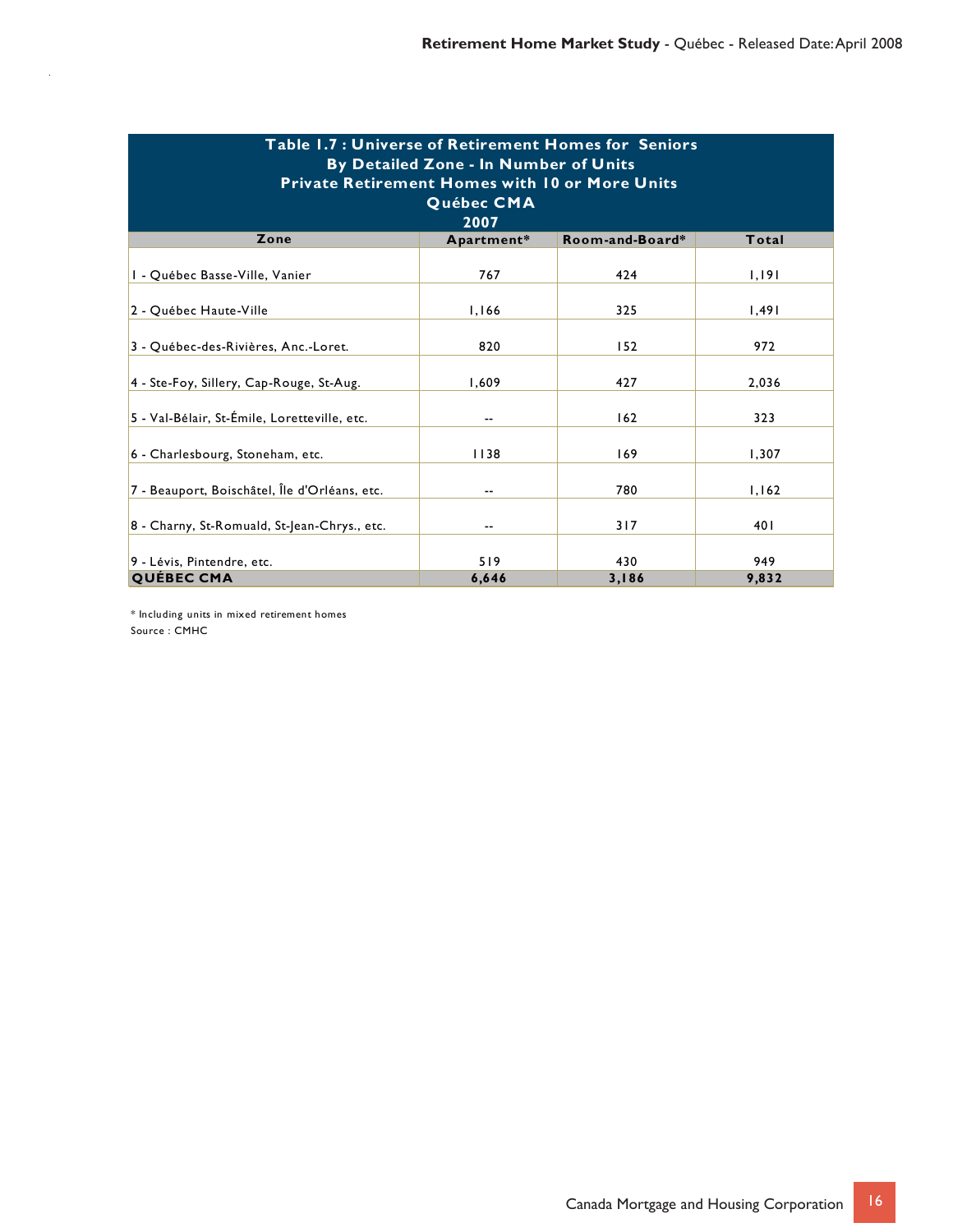| Table 2.1: Vacancy Rates of Apartments for Seniors (%)<br><b>By Building Size</b><br>Private Retirement Homes with 10 or More Units<br>Québec CMA<br>2000 to 2007 |                |                |                   |       |  |  |  |
|-------------------------------------------------------------------------------------------------------------------------------------------------------------------|----------------|----------------|-------------------|-------|--|--|--|
| Year                                                                                                                                                              | 10 to 49 units | 50 to 99 units | 100 or more units | Total |  |  |  |
| 2000                                                                                                                                                              | 2.9            | 0.6            | 1.7               | 1.5   |  |  |  |
| 2001                                                                                                                                                              | 7.1            | 1.2            | 1.3               | 1.6   |  |  |  |
| 2002                                                                                                                                                              | 0.3            | 0.7            | $\mathsf{L}$      | 1.0   |  |  |  |
| 2003                                                                                                                                                              | 1.5            | 2.1            | 0.9               | 1.2   |  |  |  |
| 2004                                                                                                                                                              | 6.0            | 3.2            | 1.6               | 2.1   |  |  |  |
| 2005                                                                                                                                                              | 6.1            | 1.7            | 3.4               | 3.1   |  |  |  |
| 2006                                                                                                                                                              | 8.5            | 3.0            | 3.2               | 3.3   |  |  |  |
| 2007                                                                                                                                                              | 5.0            | 2.2            | 3.3               | 3.1   |  |  |  |

Source: CMHC

 $\hat{\boldsymbol{\gamma}}$ 

 $\frac{1}{2}$ 

| Table 2.2 : Vacancy Rates of A partments for Seniors (%)<br>By Bedroom Type<br>Private Retirem ent Homes with 10 or More Units<br>Québec CMA<br>2000 to 2007 |                |           |                    |                   |  |  |  |
|--------------------------------------------------------------------------------------------------------------------------------------------------------------|----------------|-----------|--------------------|-------------------|--|--|--|
| Year                                                                                                                                                         | <b>Studio</b>  | I-bedroom | $2 - b$ edroom $+$ | Total             |  |  |  |
| 2000                                                                                                                                                         | 2.1            | 1.0       | 1.3                | 1.5               |  |  |  |
| 2001                                                                                                                                                         | 1.8            | 1.7       | 0.7                | 1.6               |  |  |  |
| 2002                                                                                                                                                         | $\mathbf{L}$ . | 0.9       | 0.7                | $\overline{1}$ .0 |  |  |  |
| 2003                                                                                                                                                         | 2.2            | 0.8       | 0.6                | 1.2               |  |  |  |
| 2004                                                                                                                                                         | 4.2            | 1.0       | 2.0                | 2.1               |  |  |  |
| 2005                                                                                                                                                         | 2.8            | 3.5       | 2.6                | 3.1               |  |  |  |
| 2006                                                                                                                                                         | 2.5            | 3.7       | 3.5                | 3.3               |  |  |  |
| 2007                                                                                                                                                         | 3.3            | 2.9       | 3.6                | 3.1               |  |  |  |

Sou rce: C M H C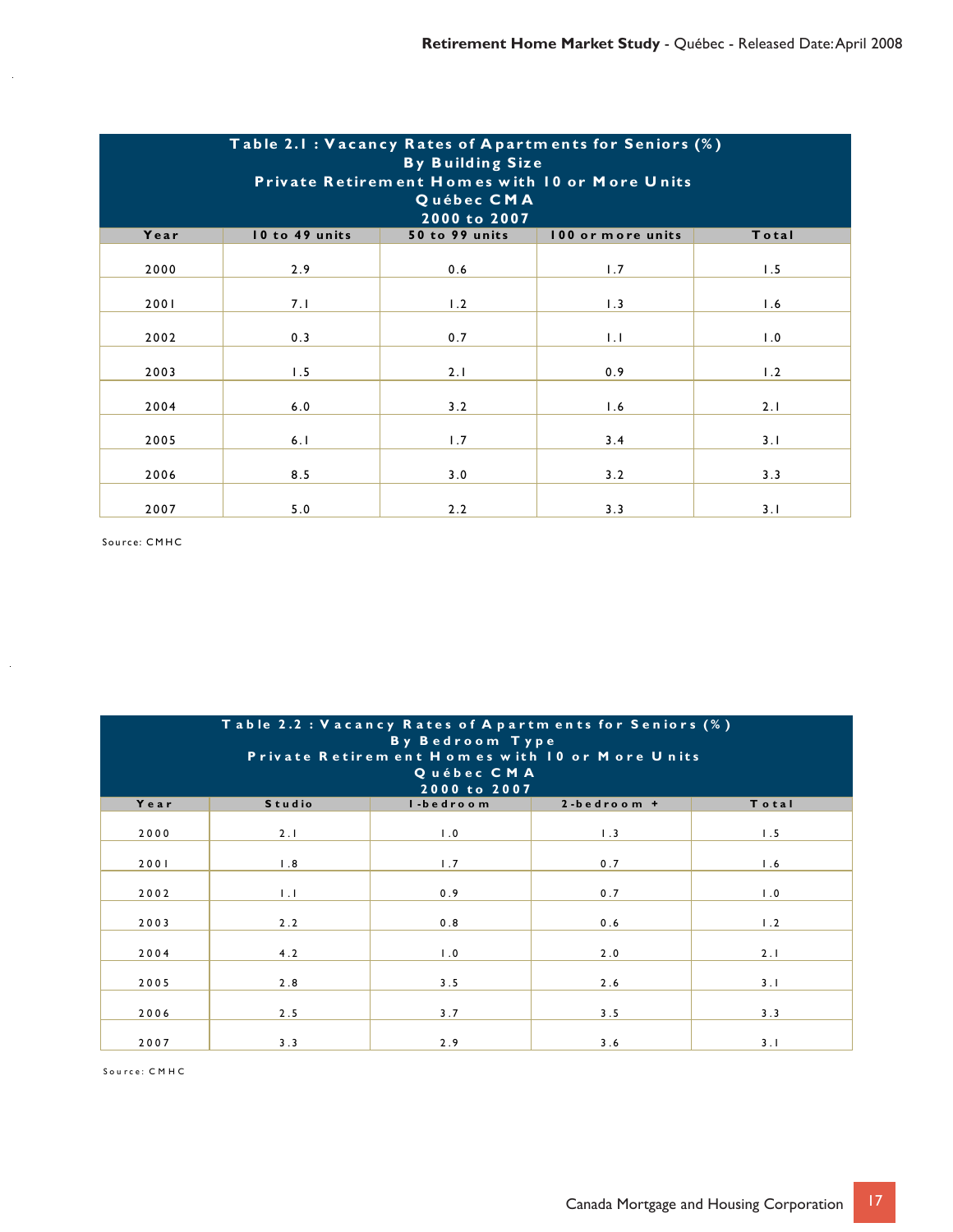| Table 2.3 : Vacancy Rates of Apartments for Seniors (%)<br><b>By Meal Service Formula</b><br><b>Private Retirement Homes with 10 or More Units</b><br>Québec CMA<br>2000 to 2007 |                    |          |           |       |  |  |
|----------------------------------------------------------------------------------------------------------------------------------------------------------------------------------|--------------------|----------|-----------|-------|--|--|
| Year                                                                                                                                                                             | <b>Unavailable</b> | Optional | Mandatory | Total |  |  |
| 2000                                                                                                                                                                             | --                 | 1.6      | 1.4       | 1.5   |  |  |
| 2001                                                                                                                                                                             |                    | 0.7      | 2.4       | 1.6   |  |  |
| 2002                                                                                                                                                                             | --                 | 0.9      | 1.1       | 1.0   |  |  |
| 2003                                                                                                                                                                             | --                 | 1.0      | 1.4       | 1.2   |  |  |
| 2004                                                                                                                                                                             | --                 | 1.1      | 3.3       | 2.1   |  |  |
| 2005                                                                                                                                                                             | --                 | 3.7      | 2.5       | 3.1   |  |  |
| 2006                                                                                                                                                                             | --                 | 3.1      | 3.6       | 3.3   |  |  |
| 2007                                                                                                                                                                             |                    | 3.4      | 2.8       | 3.1   |  |  |

| Table 2.4 : Vacancy Rates of Apartments for Seniors (%)<br>By Detailed Zone and Bedroom Type<br><b>Private Retirement Homes with 10 or More Units</b><br>Québec CMA<br>2007 |               |                          |            |              |                        |                          |                          |
|-----------------------------------------------------------------------------------------------------------------------------------------------------------------------------|---------------|--------------------------|------------|--------------|------------------------|--------------------------|--------------------------|
| Zone                                                                                                                                                                        | <b>Studio</b> | # of units               | I-bedroom  | # of units   | $2 - \text{bedroom}$ + | # of units               | Total                    |
| I - Québec Basse-Ville, Vanier                                                                                                                                              | 1.8           | 277                      | 4.6        | 411          | 0.0                    | 79                       | 3.1                      |
| 2 - Ouébec Haute-Ville                                                                                                                                                      | 3.9           | 463                      | 1.6        | 565          | 2.2                    | 138                      | 2.6                      |
| 3 - Québec-des-Rivières, Anc.-Loret.                                                                                                                                        | 3.4           | 352                      | 0.3        | 362          | 1.9                    | 106                      | 1.8                      |
| 4 - Ste-Foy, Sillery, Cap-Rouge, St-Aug.                                                                                                                                    | 4.8           | 291                      | 4.8        | 1,004        | 1.6                    | 314                      | 4.2                      |
| 5 - Val-Bélair, St-Émile, Loretteville, etc.                                                                                                                                | --            | $\overline{\phantom{a}}$ | 0.0        | 132          | $- -$                  | $\overline{\phantom{a}}$ | 1.9                      |
| 6 - Charlesbourg, Stoneham, etc.                                                                                                                                            | 3.9           | 207                      | 4.4        | 547          | 7.3                    | 384                      | 5.3                      |
| 7 - Beauport, Boischâtel, Île d'Orléans, etc.                                                                                                                               | 1.6           | 127                      | 0.4        | 228          | ۰.                     | --                       | 0.8                      |
| 8 - Charny, St-Romuald, St-Jean-Chrys., etc.                                                                                                                                | --            | $\overline{\phantom{a}}$ | --         | --           | --                     | --                       | $\overline{\phantom{a}}$ |
| 9 - Lévis, Pintendre, etc.<br><b>QUÉBEC CMA</b>                                                                                                                             | 0.6<br>3.3    | 160<br>1,912             | 0.3<br>2.9 | 325<br>3,626 | 0.0<br>3.6             | 34<br>1,108              | 0.4<br>3.1               |

--: Data not available, confidential or change of classification between surveys. Source: CMHC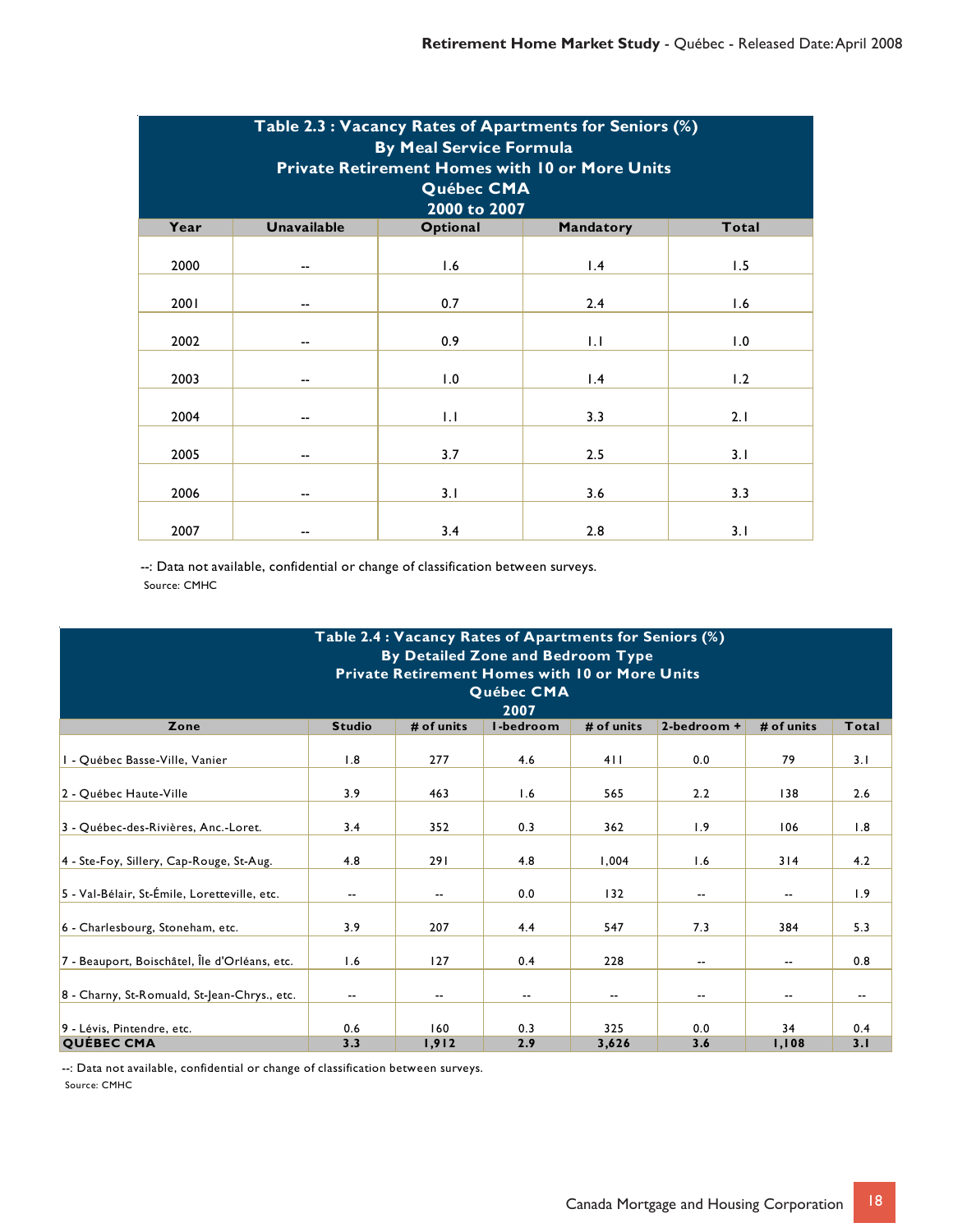| Table 2.5 : Vacancy Rates of Room-and-Board for Seniors (%)<br><b>By Building Size</b><br>Private Retirement Homes with 10 or More Units<br>Québec CMA<br>2000 to 2007 |               |               |                 |       |  |  |
|------------------------------------------------------------------------------------------------------------------------------------------------------------------------|---------------|---------------|-----------------|-------|--|--|
| Year                                                                                                                                                                   | 10 to 29 beds | 30 to 49 beds | 50 or more beds | Total |  |  |
| 2000                                                                                                                                                                   | 5.4           | 10.6          | 5.7             | 7.1   |  |  |
| 2001                                                                                                                                                                   | 9.1           | 10.9          | 5.0             | 7.7   |  |  |
| 2002                                                                                                                                                                   | 7.2           | 6.3           | 2.1             | 4.6   |  |  |
| 2003                                                                                                                                                                   | 4.5           | 3.7           | 2.5             | 3.4   |  |  |
| 2004                                                                                                                                                                   | 7.0           | 6.4           | 5.1             | 5.9   |  |  |
| 2005                                                                                                                                                                   | 10.4          | 5.3           | 4.4             | 6.2   |  |  |
| 2006                                                                                                                                                                   | 10.2          | 6.2           | 5.0             | 6.6   |  |  |
| 2007                                                                                                                                                                   | 15.0          | 8.5           | 3.7             | 7.5   |  |  |

Source: CMHC

l,

 $\hat{\mathcal{A}}$ 

| Table 2.6 : Vacancy Rates of Room -and-Board for Seniors (%)<br><b>By Occupancy Type</b><br>Private Retirem ent Homes with 10 or More Units<br>Québec CMA<br>2000 to 2007 |                  |                    |  |  |  |  |
|---------------------------------------------------------------------------------------------------------------------------------------------------------------------------|------------------|--------------------|--|--|--|--|
| Year                                                                                                                                                                      | Single occupancy | Double occupancy + |  |  |  |  |
| 2000                                                                                                                                                                      | 6.8              | 13.3               |  |  |  |  |
| 2001                                                                                                                                                                      | 7.9              | 3.9                |  |  |  |  |
| 2002                                                                                                                                                                      | 4.6              | 3.7                |  |  |  |  |
| 2003                                                                                                                                                                      | 3.4              | 3.2                |  |  |  |  |
| 2004                                                                                                                                                                      | 6.1              | 0.0                |  |  |  |  |
| 2005                                                                                                                                                                      | 6.4              | 0.0                |  |  |  |  |
| 2006                                                                                                                                                                      | 6.9              | 0.0                |  |  |  |  |
| 2007                                                                                                                                                                      | 7.8              | 0.0                |  |  |  |  |

So u rce: C M H C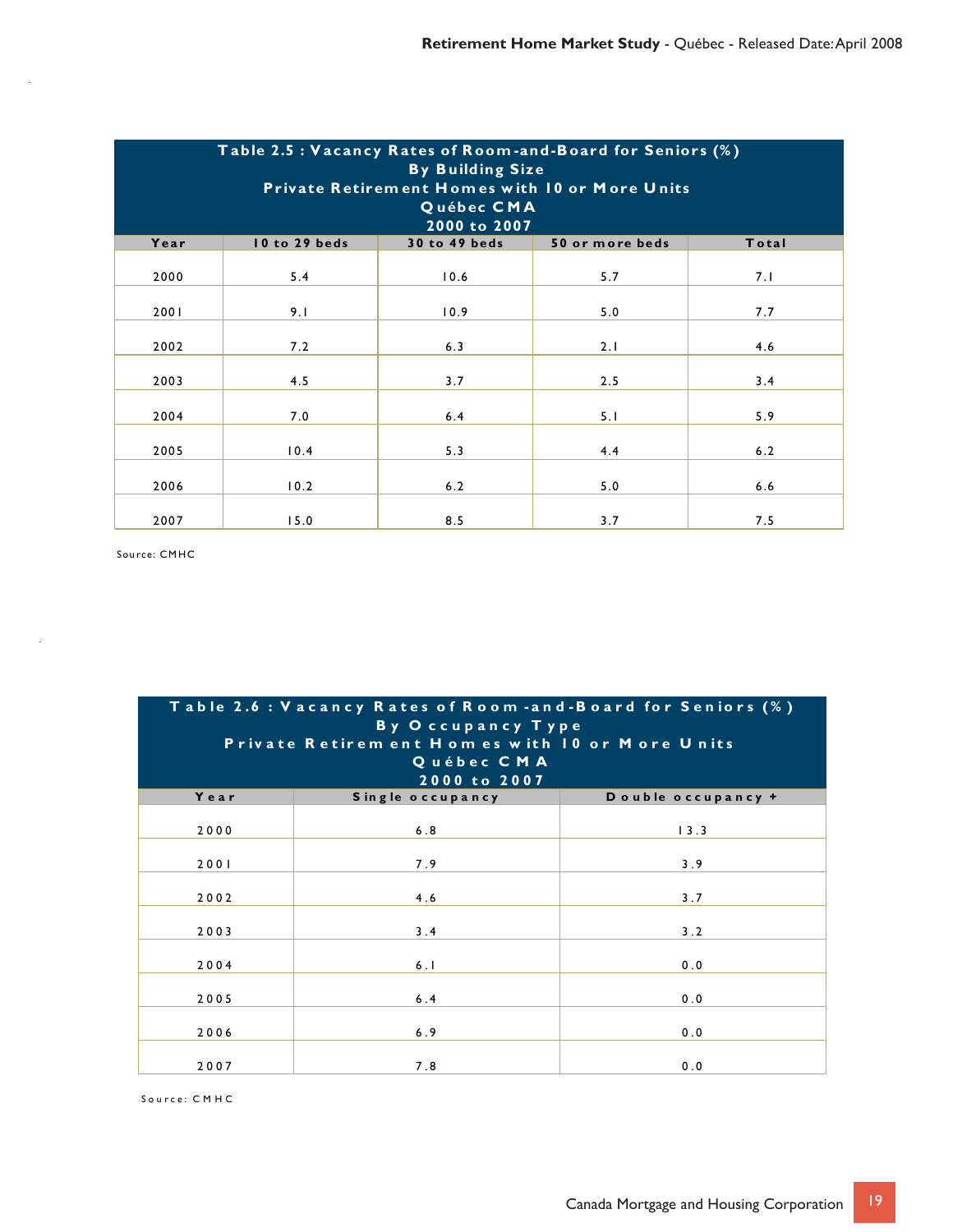| Table 2.7: Vacancy Rates of Room-and-Board for Seniors (%)<br>By Detailed Zone and Occupancy Type<br><b>Private Retirement Homes with 10 or More Units</b><br>Québec CMA<br>2007 |                         |              |                    |                 |              |  |  |
|----------------------------------------------------------------------------------------------------------------------------------------------------------------------------------|-------------------------|--------------|--------------------|-----------------|--------------|--|--|
| Zone                                                                                                                                                                             | <b>Single occupancy</b> | # of units   | Double occupancy + | # of units      | <b>Total</b> |  |  |
| I - Québec Basse-Ville, Vanier                                                                                                                                                   | 4.8                     | 414          | 0.0                | $\overline{10}$ | 4.7          |  |  |
| 2 - Québec Haute-Ville                                                                                                                                                           | 13.3                    | 323          |                    | --              | 13.2         |  |  |
| 3 - Québec-des-Rivières, Anc.-Loret.                                                                                                                                             | 10.0                    | 150          |                    | --              | 9.9          |  |  |
| 4 - Ste-Foy, Sillery, Cap-Rouge, St-Aug.                                                                                                                                         | 9.9                     | 425          |                    | --              | 9.0          |  |  |
| 5 - Val-Bélair, St-Émile, Loretteville, etc.                                                                                                                                     | 2.5                     | 160          |                    |                 | 2.5          |  |  |
| 6 - Charlesbourg, Stoneham, etc.                                                                                                                                                 | 2.4                     | 165          |                    | --              | 2.4          |  |  |
| 7 - Beauport, Boischâtel, Île d'Orléans, etc.                                                                                                                                    | 10.0                    | 760          | 0.0                | 20              | 9.7          |  |  |
| 8 - Charny, St-Romuald, St-Jean-Chrys., etc.                                                                                                                                     | 7.4                     | 285          | 0.0                | 32              | 6.6          |  |  |
| 9 - Lévis, Pintendre, etc.<br><b>QUÉBEC CMA</b>                                                                                                                                  | 3.6<br>7.8              | 412<br>3,094 | 0.0<br>0.0         | 92              | 3.5<br>7.5   |  |  |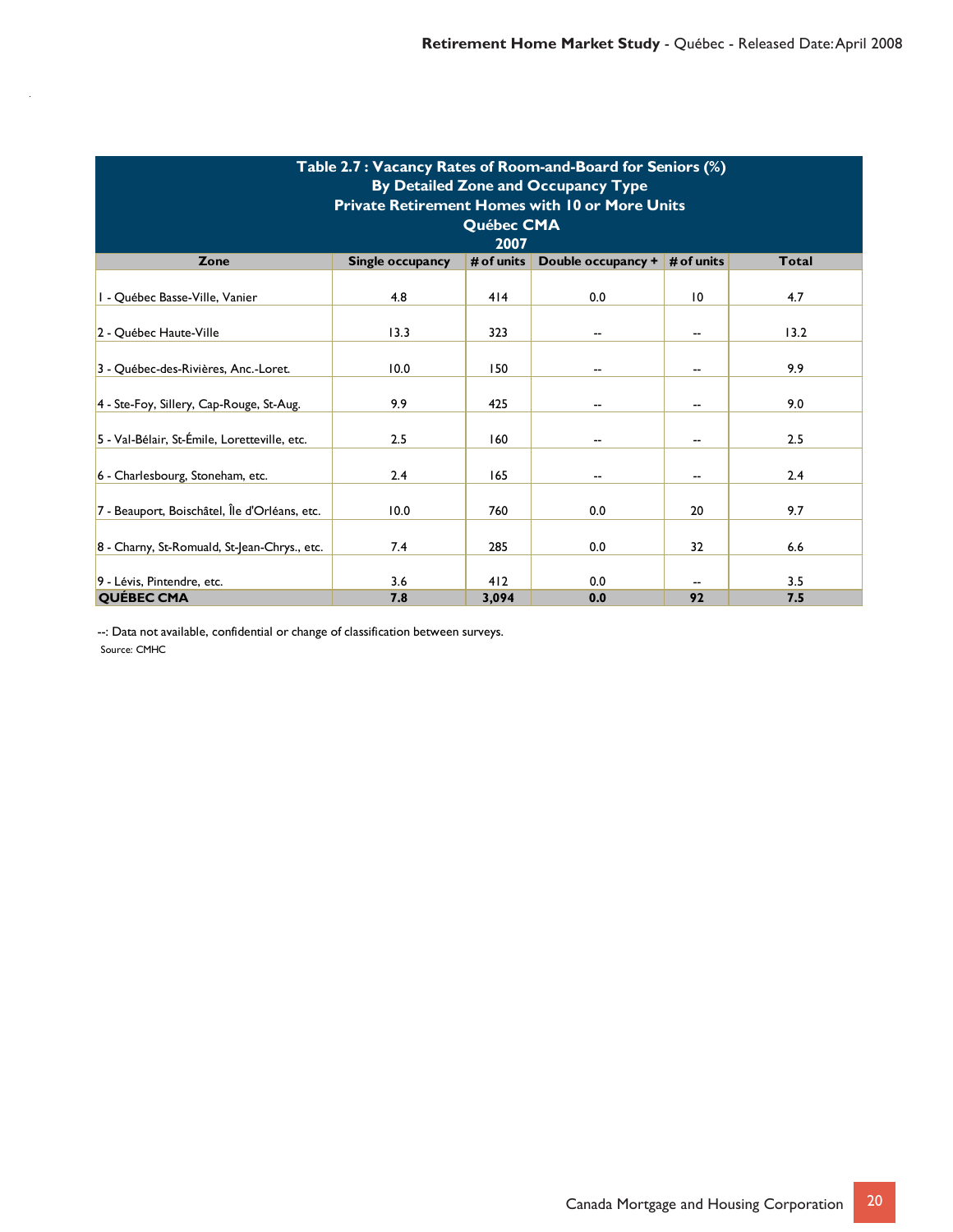| Table 3.1: Average Apartment Rents* for Seniors<br><b>By Meal Service Formula</b><br><b>Private Retirement Homes with 10 or More Units</b><br>Québec CMA<br>2007 |                    |                          |                          |  |  |  |
|------------------------------------------------------------------------------------------------------------------------------------------------------------------|--------------------|--------------------------|--------------------------|--|--|--|
| <b>Type</b>                                                                                                                                                      | <b>Unavailable</b> | Optional                 | <b>Mandatory</b>         |  |  |  |
| Studio                                                                                                                                                           | --                 | 834 \$                   | $1,365$ \$               |  |  |  |
| I-bedroom                                                                                                                                                        | --                 | $1,278$ \$               | $1,666$ \$               |  |  |  |
| $2$ -bedroom +<br>Total                                                                                                                                          | --<br>--           | $1,701$ \$<br>$1,279$ \$ | $2,043$ \$<br>$1,575$ \$ |  |  |  |

| Table 3.2 : Average Apartment Rents* for Seniors<br>By Detailed Zone and Bedroom Type |               |            |            |            |                          |            |  |  |
|---------------------------------------------------------------------------------------|---------------|------------|------------|------------|--------------------------|------------|--|--|
| <b>Private Retirement Homes with 10 or More Units</b>                                 |               |            |            |            |                          |            |  |  |
|                                                                                       |               | Québec CMA |            |            |                          |            |  |  |
|                                                                                       |               | 2007       |            |            |                          |            |  |  |
| Zone                                                                                  | <b>Studio</b> | # of units | I-bedroom  | # of units | 2-bedroom +              | # of units |  |  |
| I - Québec Basse-Ville, Vanier                                                        | $1,175$ \$    | 277        | $1,323$ \$ | 411        | $1,549$ \$               | 79         |  |  |
| 2 - Québec Haute-Ville                                                                | 999 \$        | 463        | $1,481$ \$ | 565        | 1,868\$                  | 138        |  |  |
| 3 - Québec-des-Rivières, Anc.-Loret.                                                  | $1,133$ \$    | 352        | 1,609\$    | 362        | $2,105$ \$               | 106        |  |  |
| 4 - Ste-Foy, Sillery, Cap-Rouge, St-Aug.                                              | $1,245$ \$    | 291        | $1,402$ \$ | 1,004      | $1,999$ \$               | 314        |  |  |
| 5 - Val-Bélair, St-Émile, Loretteville, etc.                                          | --            | $- -$      | $1,277$ \$ | 145        | $\overline{\phantom{a}}$ | $- -$      |  |  |
| 6 - Charlesbourg, Stoneham, etc.                                                      | $1,176$ \$    | 207        | $1,317$ \$ | 547        | $1,362$ \$               | 384        |  |  |
| 7 - Beauport, Boischâtel, Île d'Orléans, etc.                                         | $1,410$ \$    | 127        | $1,418$ \$ | 228        | $\overline{\phantom{a}}$ |            |  |  |
| 8 - Charny, St-Romuald, St-Jean-Chrys., etc.                                          |               | --         |            | --         | --                       |            |  |  |
| 9 - Lévis, Pintendre, etc.                                                            | $1,115$ \$    | 160        | $1,632$ \$ | 325        | $1,728$ \$               | 34         |  |  |
| <b>QUÉBEC CMA</b>                                                                     | $1,144$ \$    | 1,912      | $1,430$ \$ | 3,626      | $1,715$ \$               | 1,108      |  |  |

\*: All services combined.

--: Data not available, confidential or change of classification between surveys.

Source: CMHC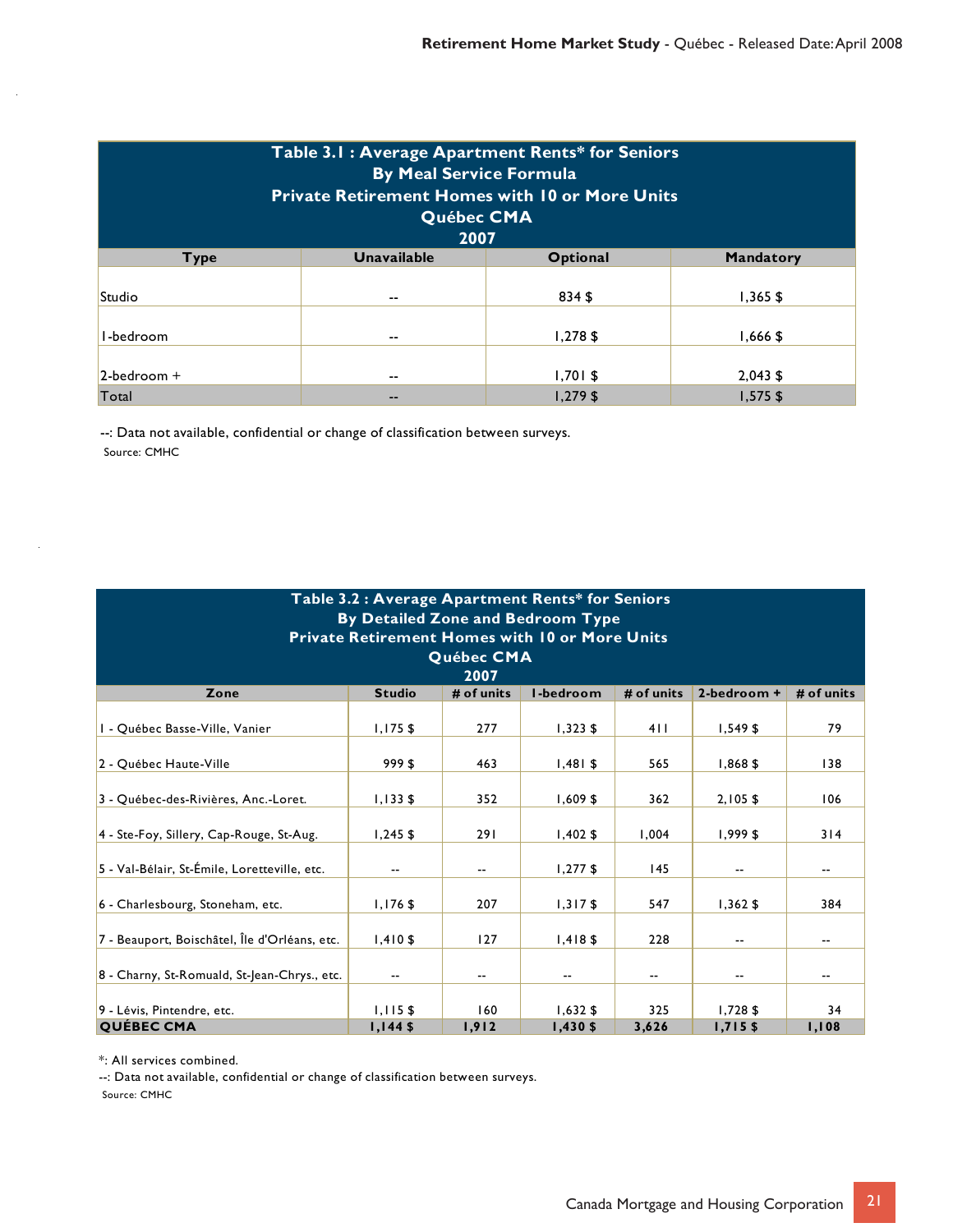| Table 3.3 : Average Room-and-Board Rents* for Seniors |                         |           |                    |                 |  |  |  |  |
|-------------------------------------------------------|-------------------------|-----------|--------------------|-----------------|--|--|--|--|
| By Detailed Zone and Occupancy Type                   |                         |           |                    |                 |  |  |  |  |
| <b>Private Retirement Homes with 10 or More Units</b> |                         |           |                    |                 |  |  |  |  |
|                                                       | Québec CMA              |           |                    |                 |  |  |  |  |
|                                                       | 2007                    |           |                    |                 |  |  |  |  |
| Zone                                                  | <b>Single occupancy</b> | # of beds | Double occupancy + | # of beds       |  |  |  |  |
| I - Québec Basse-Ville, Vanier                        | $1,214$ \$              | 414       | 846 \$             | $\overline{10}$ |  |  |  |  |
| 2 - Québec Haute-Ville                                | $1,866$ \$              | 323       |                    |                 |  |  |  |  |
| 3 - Québec-des-Rivières, Anc.-Loret.                  | $1,274$ \$              | 1,100     |                    |                 |  |  |  |  |
| 4 - Ste-Foy, Sillery, Cap-Rouge, St-Aug.              | $2,182$ \$              | 425       |                    |                 |  |  |  |  |
| 5 - Val-Bélair, St-Émile, Loretteville, etc.          | $1,260$ \$              | 160       |                    |                 |  |  |  |  |
| 6 - Charlesbourg, Stoneham, etc.                      | $1,434$ \$              | 165       |                    |                 |  |  |  |  |
| 7 - Beauport, Boischâtel, Île d'Orléans, etc.         | $1,390$ \$              | 760       | $1,299$ \$         | 20              |  |  |  |  |
| 8 - Charny, St-Romuald, St-Jean-Chrys., etc.          | $1,168$ \$              | 285       | 843 \$             | 32              |  |  |  |  |
| 9 - Lévis, Pintendre, etc.                            | $1,335$ \$              | 412       |                    |                 |  |  |  |  |
| <b>QUÉBEC CMA</b>                                     | 1,487\$                 | 3,094     | 979\$              | 92              |  |  |  |  |

ł,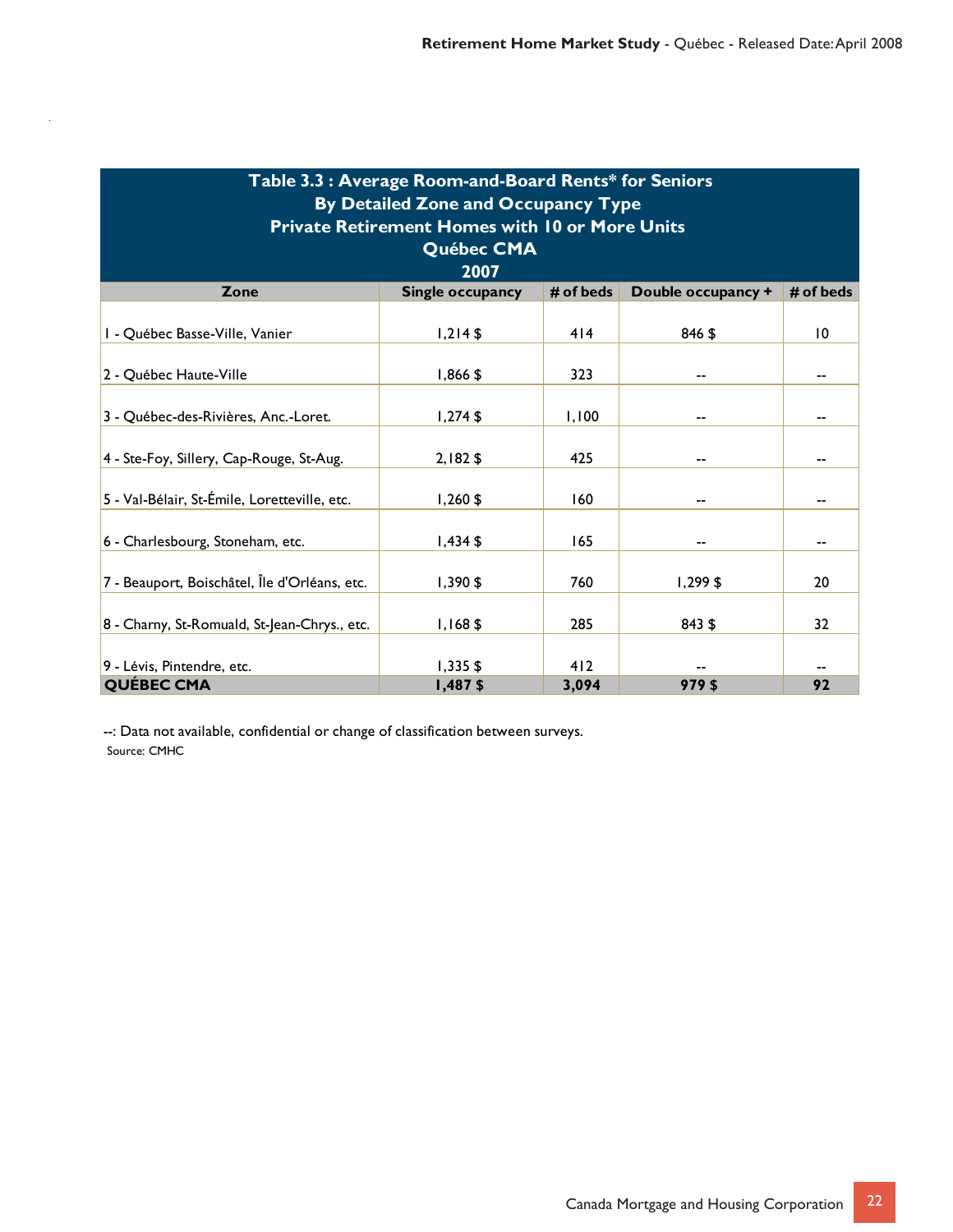| Table 4.1 : Features                                     |                |                    |  |  |  |  |  |
|----------------------------------------------------------|----------------|--------------------|--|--|--|--|--|
| Percentage of Residences Offering a Specific Service (%) |                |                    |  |  |  |  |  |
| <b>Private Retirement Homes with 10 or More Units</b>    |                |                    |  |  |  |  |  |
| Québec CMA                                               |                |                    |  |  |  |  |  |
|                                                          | 2007           |                    |  |  |  |  |  |
| <b>Services</b>                                          | Apartment (%)  | Room-and-board (%) |  |  |  |  |  |
| Cable television                                         | 100            | 97                 |  |  |  |  |  |
| Worship service                                          | 97             | 95                 |  |  |  |  |  |
| Banking counter                                          | 39             | 3                  |  |  |  |  |  |
| Hairdresser                                              | 86             | 79                 |  |  |  |  |  |
| Convenience store                                        | 39             | $\overline{0}$     |  |  |  |  |  |
| <b>Swimming Pool</b>                                     | 23             | $\boldsymbol{6}$   |  |  |  |  |  |
| Footpath                                                 | 8 <sub>1</sub> | 66                 |  |  |  |  |  |
| <b>Bedding</b>                                           | 42             | 76                 |  |  |  |  |  |
| Clothes cleaning                                         | 58             | 85                 |  |  |  |  |  |
| 24-hour on-site medical care                             | 64             | 51                 |  |  |  |  |  |
| Limited medical care (visits)                            | 30             | 46                 |  |  |  |  |  |
| Housekeeping                                             | 89             | 98                 |  |  |  |  |  |
| Furniture                                                | 33             | 64                 |  |  |  |  |  |
| Indoor parking                                           | 53             | $\overline{10}$    |  |  |  |  |  |
| Outdoor parking                                          | 91             | 93                 |  |  |  |  |  |
| Supervision                                              | 97             | 99                 |  |  |  |  |  |
| Intercom system                                          | 97             | 97                 |  |  |  |  |  |
| Transportation system                                    | 48             | 42                 |  |  |  |  |  |
| Other services                                           | 44             | 38                 |  |  |  |  |  |

Source: CMHC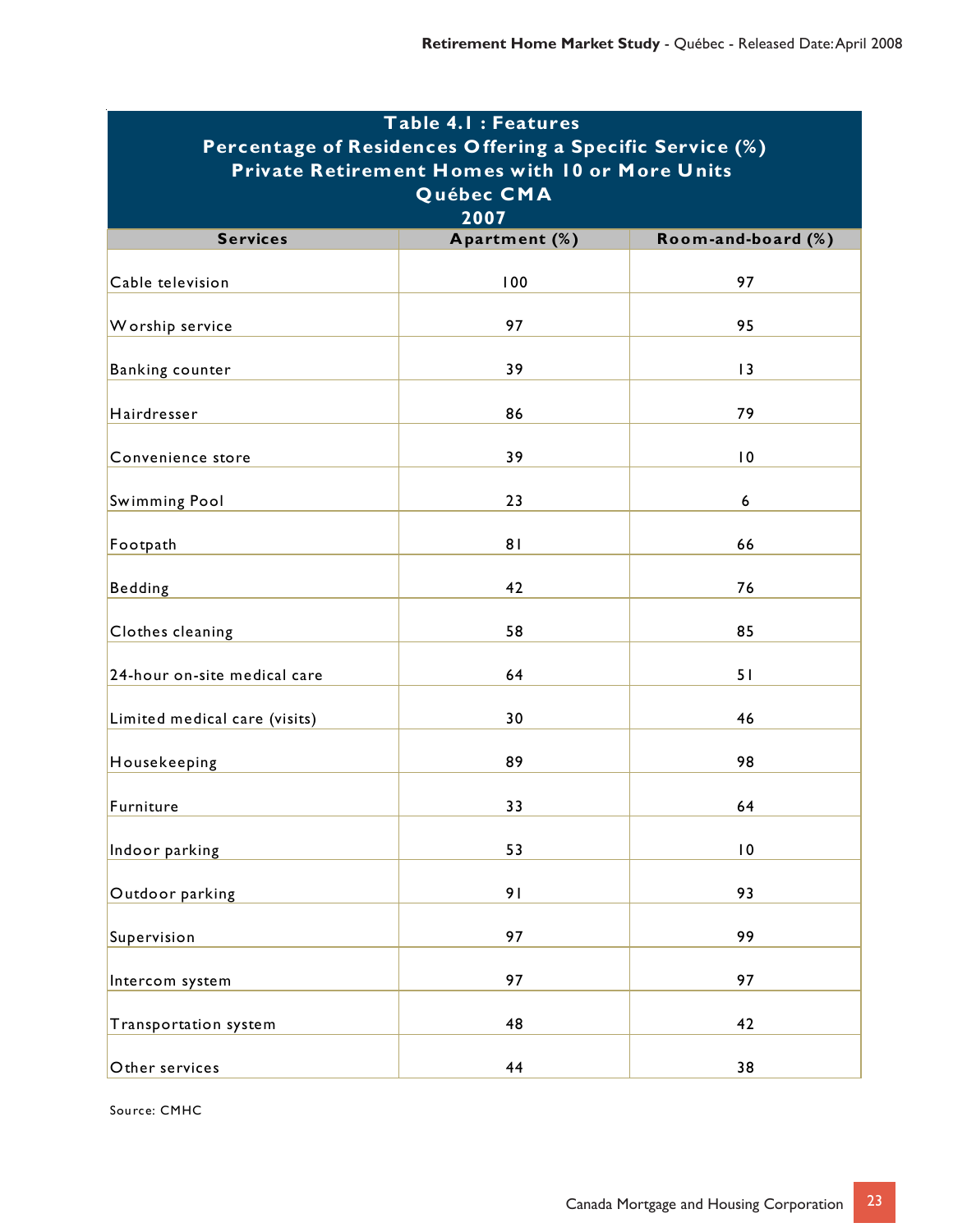### **DEFINITIONS**

**Retirement home:** A housing project intended for and serving clients whose average age is 65 years or older. The project must not be linked to the public health system (admission is not controlled by the government or its representatives). The dwellings can be either apartments or rooms. Retirement homes can offer a variety of support services (supervision, medical care, housekeeping, etc.).

**Apartment retirement home:** A building providing self-contained dwellings, that is, units with a full kitchen and bathroom. A meal service may be mandatory (included in the rental rates), optional (for an additional charge) or unavailable.

**Room-and-board retirement home:** A building providing single occupancy, double occupancy or other types of rooms. As applicable, the bathroom may be private or shared. This type of retirement home offers meals.

**Mixed retirement home:** A building providing both apartments and rooms.

**Privately initiated retirement home:** A building owned by an individual or a private company and not directly subsidized by a public agency. Conversely, all publicly initiated retirement homes, such as low-rent housing and buildings owned and administered by CMHC, the Société d'habitation du Québec (SHQ), a municipal housing bureau or a non-profit organization (NPO), are excluded.

**Vacancy:** A unit is considered to be vacant if, at the time of the survey, it is physically unoccupied and available for immediate rental.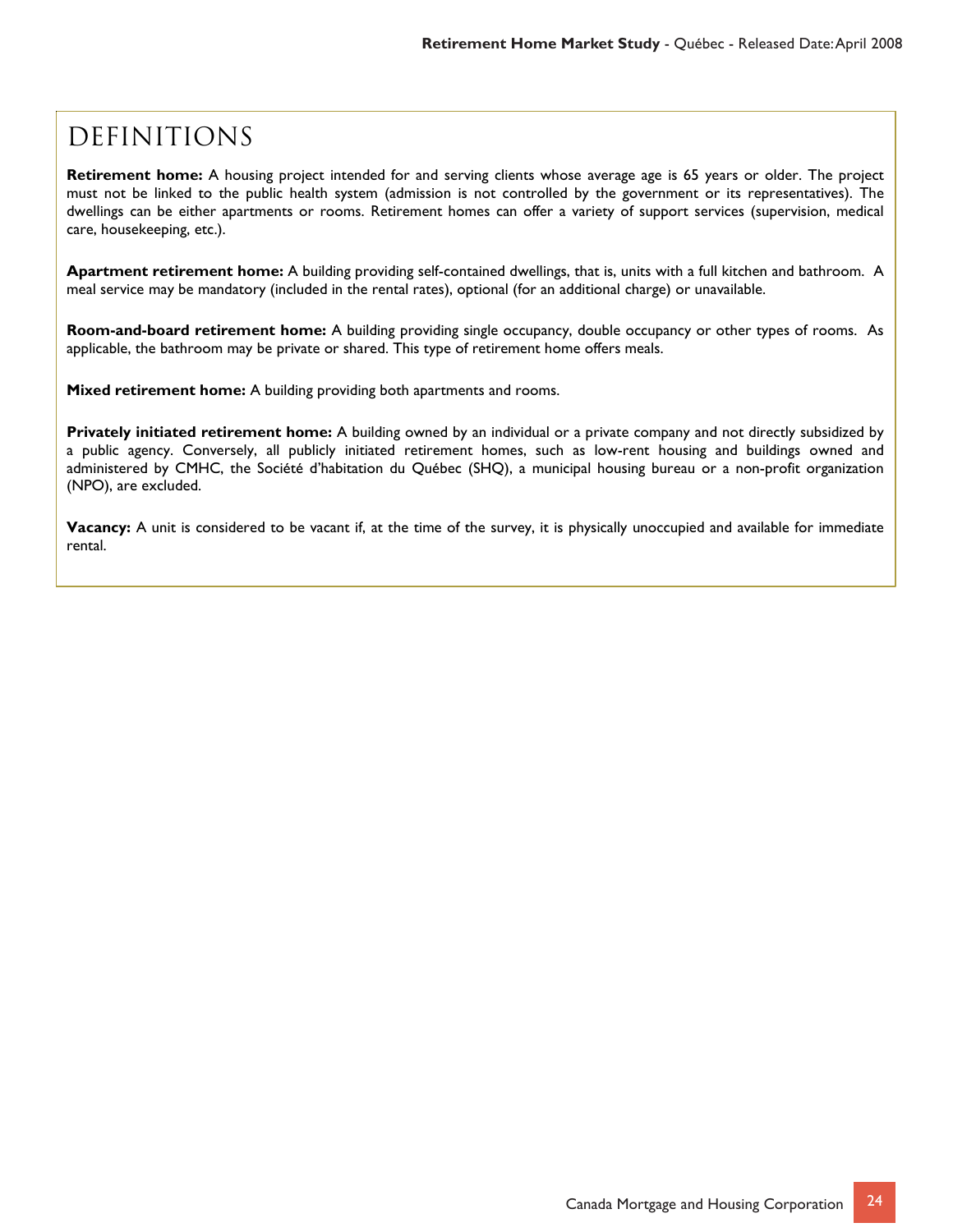## Zone description – Québec cma

**Zone 1** : Basse-Ville de Québec (Limoilou, Saint-Roch, Saint-Sauveur), Vanier

**Zone 2** : Haute-Ville de Québec (Saint-Jean-Baptiste, Champlain, Montcalm)

**Zone 3** : Québec des Rivières (Neufchâtel, Duberger, Les Saules, Lebourgneuf), Ancienne-Lorette

**Zone 4** : Sainte-Foy, Sillery, Cap-Rouge, Saint-Augustin

**Zone 5** : Val-Bélair, Saint-Émile, Loretteville, Lac-Saint-Charles, Lac-Delage, Valcartier, Shannon, Lac-Saint-Joseph, Sainte-Catherine-de-la-J.C. Fossambault

**Zone 6** : Charlesbourg, Lac Beauport, Stoneham-Tewkesbury

**Zone 7** : Beauport, Sainte-Brigitte-de-Laval, Boischâtel, L'Ange-Gardien, Château-Richer, Île d'Orléans

**Zone 8** : Charny, Saint-Romuald, Saint-Jean-Chrysostôme, Saint-Nicolas, Saint-Rédempteur, Breakeyville, Saint-Lambert, Saint-Étienne

**Zone 9** : Lévis, Pintendre, Saint-Joseph-de-Lévy, Saint-Étienne-de-Beaumont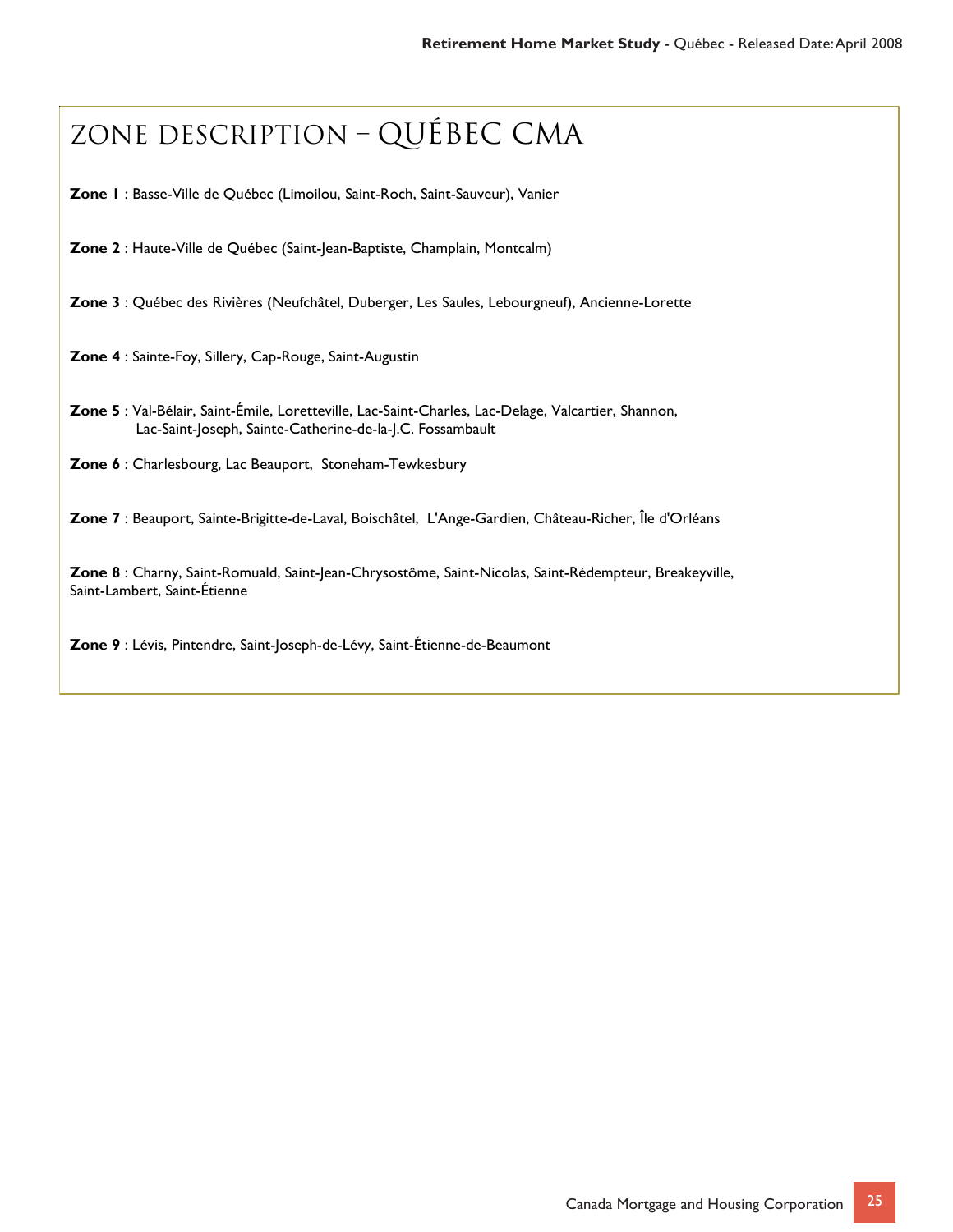### **METHODOLOGY**

The **survey universe** includes all privately initiated retirement homes with 10 or more units, enumerated in the Québec census metropolitan area. The survey is conducted in October every year, and the retirement homes covered must have been in operation for at least three months.

The data collected on vacancy rates and rents was compiled by building type, building size, market zone and dwelling type, among other factors.

The **rent data** corresponds to the actual amount paid by tenants for their dwelling. Certain services such as meals, care and recreational activities may be included in the monthly rental rates. Monthly rents (\*) indicated in this publication reflect the average rent for the different dwellings, regardless of the services included. However, some tables make a distinction between rents for apartments with mandatory meals (included in the rent), optional meals (excluded from the rent) and unavailable meals.

Some tables, however, make a distinction between the rents for apartments with mandatory meals (included in the rent) and the rents for apartments with optional meals (excluded from the rent).

Apartment retirement homes are divided into three categories, according to the type of meal service offered. As a result, in certain residences, the rental rates include meal service charges. When the meal service is optional, tenants can purchase a pass that entitles them to a certain number of meals or they can pay for their meals individually. The amount so paid is not included in the monthly rent. Finally, there may also be no meal service available.

In the case of room-and-board retirement homes, meals are included in the rental rates. As well, for double occupancy or other types of rooms, the rates are based on the rent paid by each tenant and not on the total rent paid for the room.

It should be noted that the survey does not aim to measure changes in rents, but rather to provide an indication of rent levels. As well, in each zone, the average rents may be strongly influenced by the presence of retirement homes where the rents are very different from the average, which explains some of the disparities between the zones.

The results for apartment retirement homes also take into account the apartments found in **mixed retirement homes** (including both apartments and rooms). Likewise, the results for room-and-board retirement homes take into account the rooms contained in mixed retirement homes.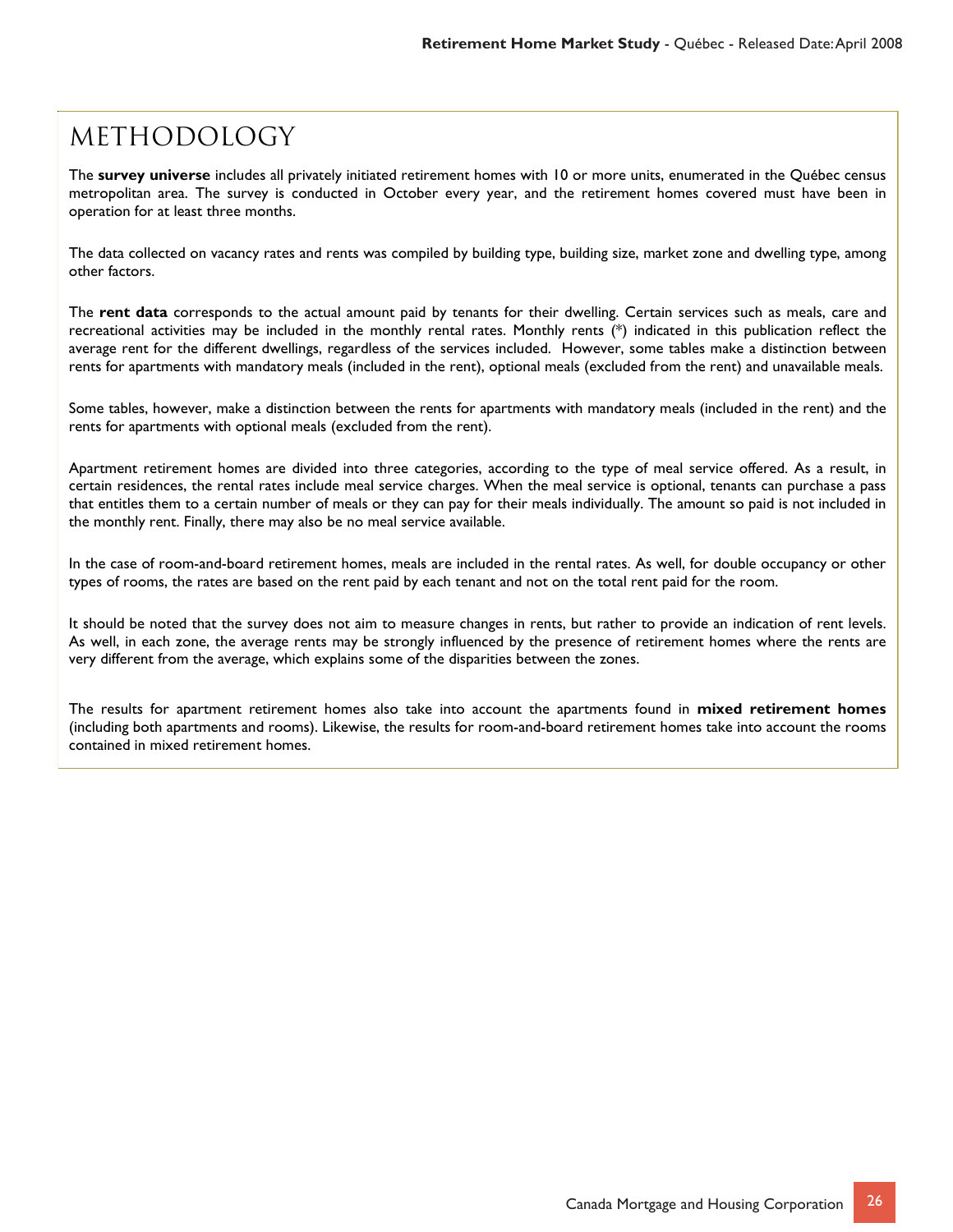### Acknowledgment

The retirement home market survey could not have been conducted without the valuable cooperation of the owners and managers of these retirement homes. We greatly acknowledge their hard work and assistance in providing timely and accurate information.

## Confidentiality

The retirement home market survey aims to produce reliable statistics to provide an overview of the market in order to facilitate decision making for the various housing sector stakeholders. All the information collected on vacant units, services and rents is strictly confidential and never disclosed individually. The results are published in the form of averages for all retirement homes in a given category or survey zone.

As well, the survey results are confidential if they are compiled from a universe comprising fewer than three buildings.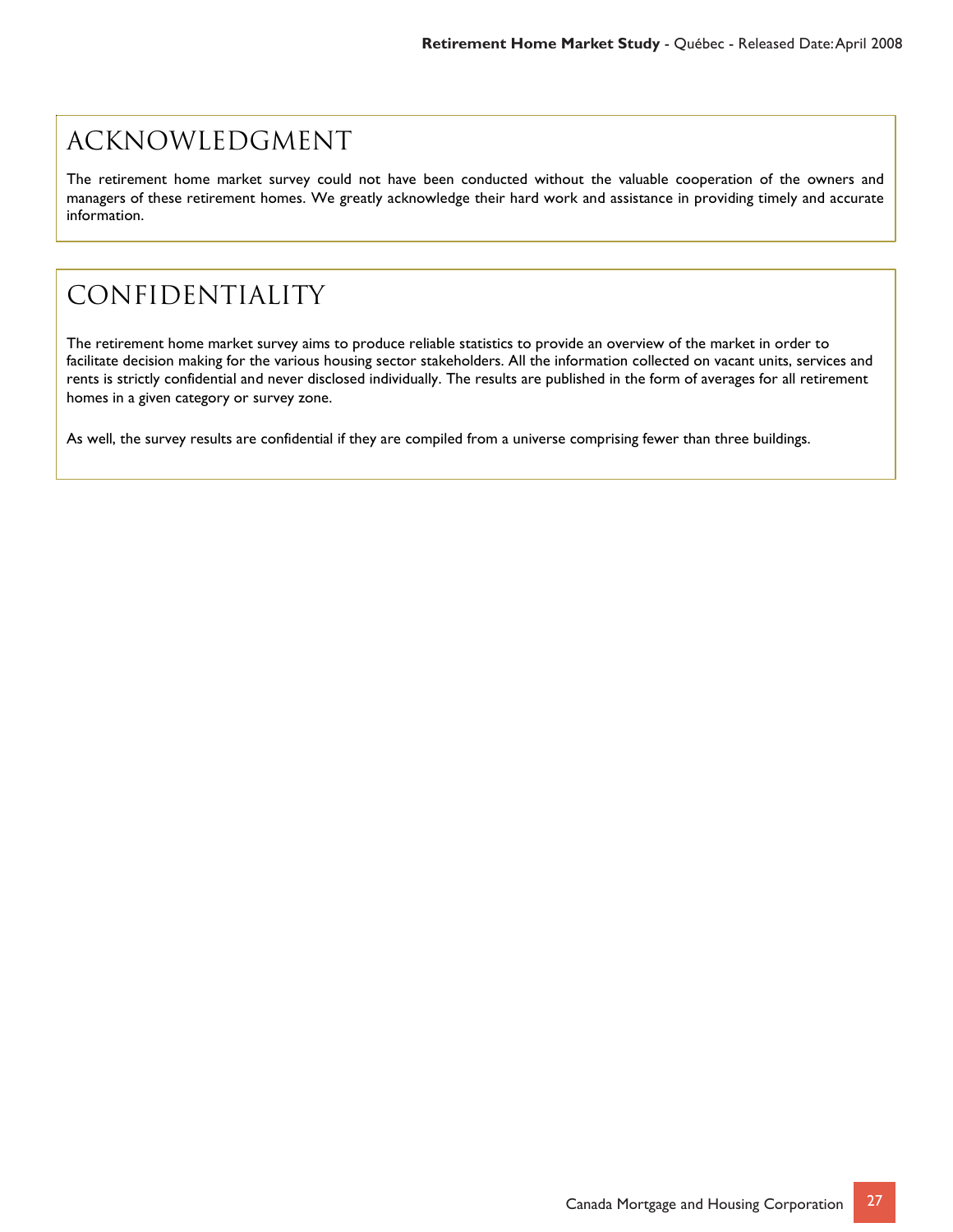## CMHC – Home to Canadians

Canada Mortgage and Housing Corporation (CMHC) has been Canada's national housing agency for over 60 years.

Together with other housing stakeholders, we help ensure that Canada maintains one of the best housing systems in the world. We are committed to helping Canadians access a wide choice of quality, affordable homes, while making vibrant, healthy communities and cities a reality across the country.

For more information, visit our website at http://www.cmhc.ca/

You can also reach us by phone at 1 800 668-2642 or by fax at 1 800 245-9274.

Outside Canada call (613) 748-2003 or fax to (613) 748-2016.

Canada Mortgage and Housing Corporation supports the Government of Canada policy on access to information for people with disabilities. If you wish to obtain this publication in alternative formats, call 1 800 668-2642.

The Market Analysis Centre's (MAC) electronic suite of national standardized products is now available for **free** on CMHC's website. You can now view, print, download or subscribe to future editions and get market information e-mailed automatically to you the same day it is released. It's quick and convenient! Go to http://www.cmhc.ca/housingmarketinformation

For more information on MAC and the wealth of housing market information available to you, visit us today at http://www.cmhc.ca/housingmarketinformation

To subscribe to priced, printed editions of the national standardized product suite or regional specialty publications, call 1 800 668-2642.

 $^\copyright$ 2008 Canada Mortgage and Housing Corporation. All rights reserved. CMHC grants reasonable rights of use of this publication's content solely for personal, corporate or public policy research, and educational purposes. This permission consists of the right to use the content for general reference purposes in written analyses and in the reporting of results, conclusions, and forecasts including the citation of limited amounts of supporting data extracted from this publication. Reasonable and limited rights of use are also permitted in commercial publications subject to the above criteria, and CMHC's right to request that such use be discontinued for any reason.

Any use of the publication's content must include the source of the information, including statistical data, acknowledged as follows:

Source: CMHC (or "Adapted from CMHC," if appropriate), name of product, year and date of publication issue.

Other than as outlined above, the content of the publication cannot be reproduced or transmitted to any person or, if acquired by an organization, to users outside the organization. Placing the publication, in whole or part, on a website accessible to the public or on any website accessible to persons not directly employed by the organization is not permitted. To use the content of any CMHC Market Analysis publication for any purpose other than the general reference purposes set out above or to request permission to reproduce large portions of, or entire CMHC Market Analysis publications, please contact: the Canadian Housing Information Centre (CHIC) at mailto:chic@cmhc.gc.ca; (613) 748-2367 or 1 800 668-2642

For permission, please provide CHIC with the following information: Publication's name, year and date of issue.

Without limiting the generality of the foregoing, no portion of the content may be translated from English or French into any other language without the prior written permission of Canada Mortgage and Housing Corporation.

The information, analyses and opinions contained in this publication are based on various sources believed to be reliable, but their accuracy cannot be guaranteed. The information, analyses and opinions shall not be taken as representations for which Canada Mortgage and Housing Corporation or any of its employees shall incur responsibility. F